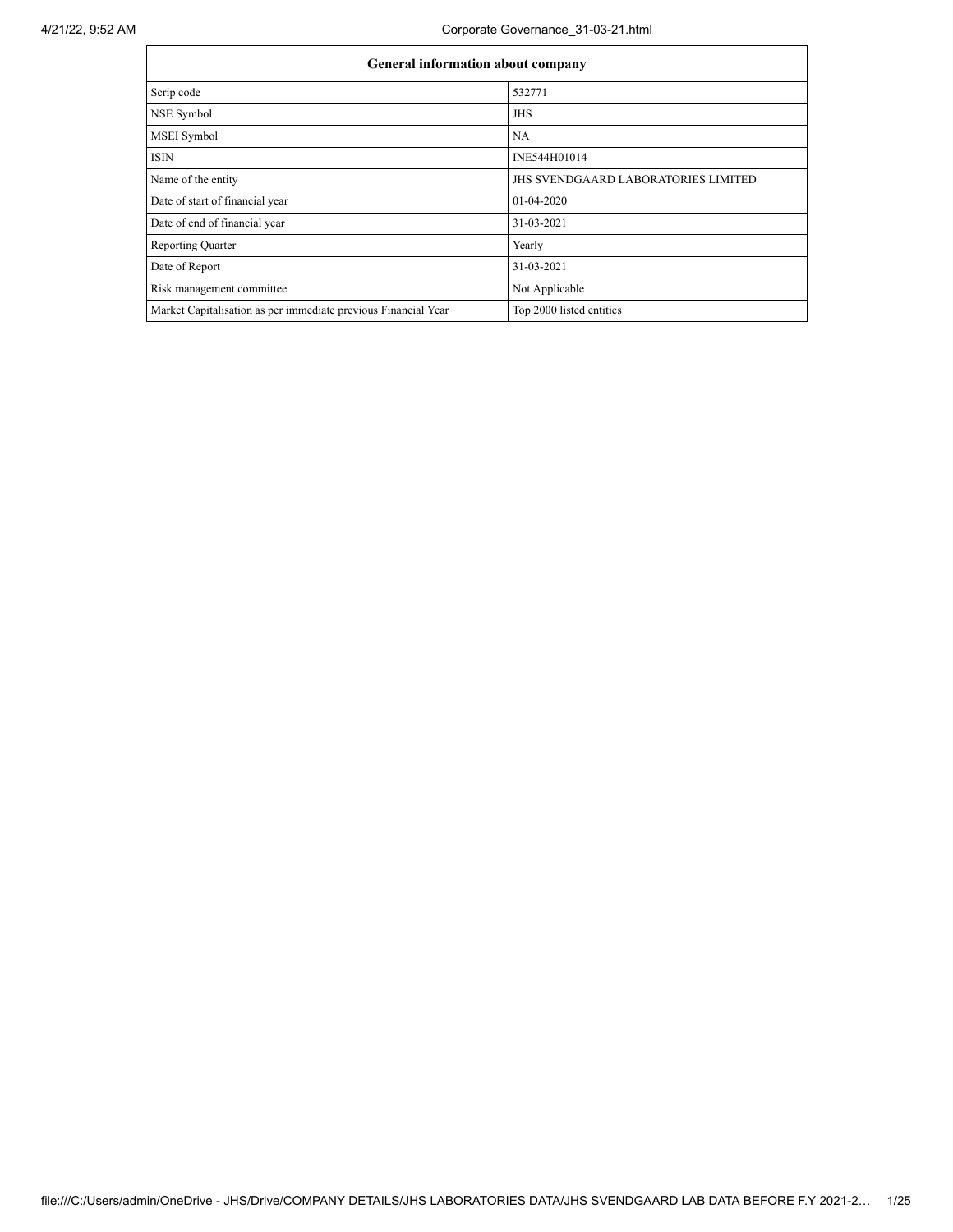## **Annexure I**

## **Annexure I to be submitted by listed entity on quarterly basis**

|                    |            |            |                                                |                               |                                    |                          |                                                                                                      |                                             |                                          | <b>I. Composition of Board of Directors</b>              |                      |                                            |                                                                                                                                                |                                                                                                                                                                   |                                                                                                                                                                          |                                                                                                                                                                                                         |                           |
|--------------------|------------|------------|------------------------------------------------|-------------------------------|------------------------------------|--------------------------|------------------------------------------------------------------------------------------------------|---------------------------------------------|------------------------------------------|----------------------------------------------------------|----------------------|--------------------------------------------|------------------------------------------------------------------------------------------------------------------------------------------------|-------------------------------------------------------------------------------------------------------------------------------------------------------------------|--------------------------------------------------------------------------------------------------------------------------------------------------------------------------|---------------------------------------------------------------------------------------------------------------------------------------------------------------------------------------------------------|---------------------------|
|                    |            |            |                                                |                               |                                    |                          | Disclosure of notes on composition of board of directors explanatory                                 |                                             |                                          |                                                          |                      |                                            |                                                                                                                                                |                                                                                                                                                                   |                                                                                                                                                                          |                                                                                                                                                                                                         |                           |
|                    |            |            |                                                |                               |                                    |                          |                                                                                                      |                                             |                                          | Wether the listed entity has a Regular Chairperson   Yes |                      |                                            |                                                                                                                                                |                                                                                                                                                                   |                                                                                                                                                                          |                                                                                                                                                                                                         |                           |
|                    |            |            |                                                |                               |                                    |                          |                                                                                                      |                                             |                                          | Whether Chairperson is related to MD or CEO No           |                      |                                            |                                                                                                                                                |                                                                                                                                                                   |                                                                                                                                                                          |                                                                                                                                                                                                         |                           |
| of<br>$\mathbf{r}$ | PAN        | <b>DIN</b> | Category 1<br>of directors                     | Category 2<br>of<br>directors | Category Date<br>3 of<br>directors | of<br>Birth              | Whether<br>special<br>resolution<br>passed?<br>[Refer Reg.<br>$17(1A)$ of<br>Listing<br>Regulations] | Date of<br>passing<br>special<br>resolution | <b>Initial Date</b><br>of<br>appointment | Date of Re-<br>appointment                               | Date of<br>cessation | Tenure<br>of<br>director<br>(in<br>months) | No of<br>Directorship<br>in listed<br>entities<br>including<br>this listed<br>entity (Refer<br>Regulation<br>17A of<br>Listing<br>Regulations) | No of<br>Independent<br>Directorship<br>in listed<br>entities<br>including this<br>listed entity<br>(Refer<br>Regulation<br>$17A(1)$ of<br>Listing<br>Regulations | Number of<br>memberships<br>in Audit/<br>Stakeholder<br>Committee(s)<br>including this<br>listed entity<br>(Refer<br>Regulation<br>$26(1)$ of<br>Listing<br>Regulations) | No of post of<br>Chairperson in<br>Audit/<br>Stakeholder<br>Committee<br>held in listed<br>entities<br>including this<br>listed entity<br>(Refer<br>Regulation<br>$26(1)$ of<br>Listing<br>Regulations) | No<br>pro<br>$\mathbf{F}$ |
|                    | AACPN9260H | 00051501   | Executive<br>Director                          | Not<br>Applicable             | MD                                 | $26 -$<br>$09 -$<br>1972 | NA                                                                                                   |                                             | 08-10-2004                               | 02-07-2020                                               |                      | 109                                        |                                                                                                                                                | $\theta$                                                                                                                                                          | $\overline{c}$                                                                                                                                                           | $\mathbf{0}$                                                                                                                                                                                            |                           |
|                    | AAQPP9785R | 00051534   | Non-<br>Executive -<br>Independent<br>Director | Not<br>Applicable             |                                    | $13 -$<br>$01 -$<br>1967 | NA                                                                                                   |                                             | 02-07-2015                               | 02-07-2020                                               |                      | 69                                         |                                                                                                                                                |                                                                                                                                                                   |                                                                                                                                                                          |                                                                                                                                                                                                         |                           |
|                    | AAXPV2953N | 05014606   | Non-<br>Executive -<br>Nominee<br>Director     | Not<br>Applicable             |                                    | $24 -$<br>$10-$<br>1971  | NA                                                                                                   |                                             | 11-02-2016                               |                                                          |                      | 62                                         | $\overline{2}$                                                                                                                                 | $\overline{2}$                                                                                                                                                    | $\mathbf{0}$                                                                                                                                                             | $\mathbf{0}$                                                                                                                                                                                            |                           |
| $\mathbf{L}$<br>ni | AAIPS0986M | 07520124   | Non-<br>Executive -<br>Independent<br>Director | Not<br>Applicable             |                                    | $29 -$<br>$09 -$<br>1965 | NA                                                                                                   |                                             | 21-11-2017                               | 21-11-2017                                               |                      | 40                                         |                                                                                                                                                |                                                                                                                                                                   |                                                                                                                                                                          | $\boldsymbol{0}$                                                                                                                                                                                        |                           |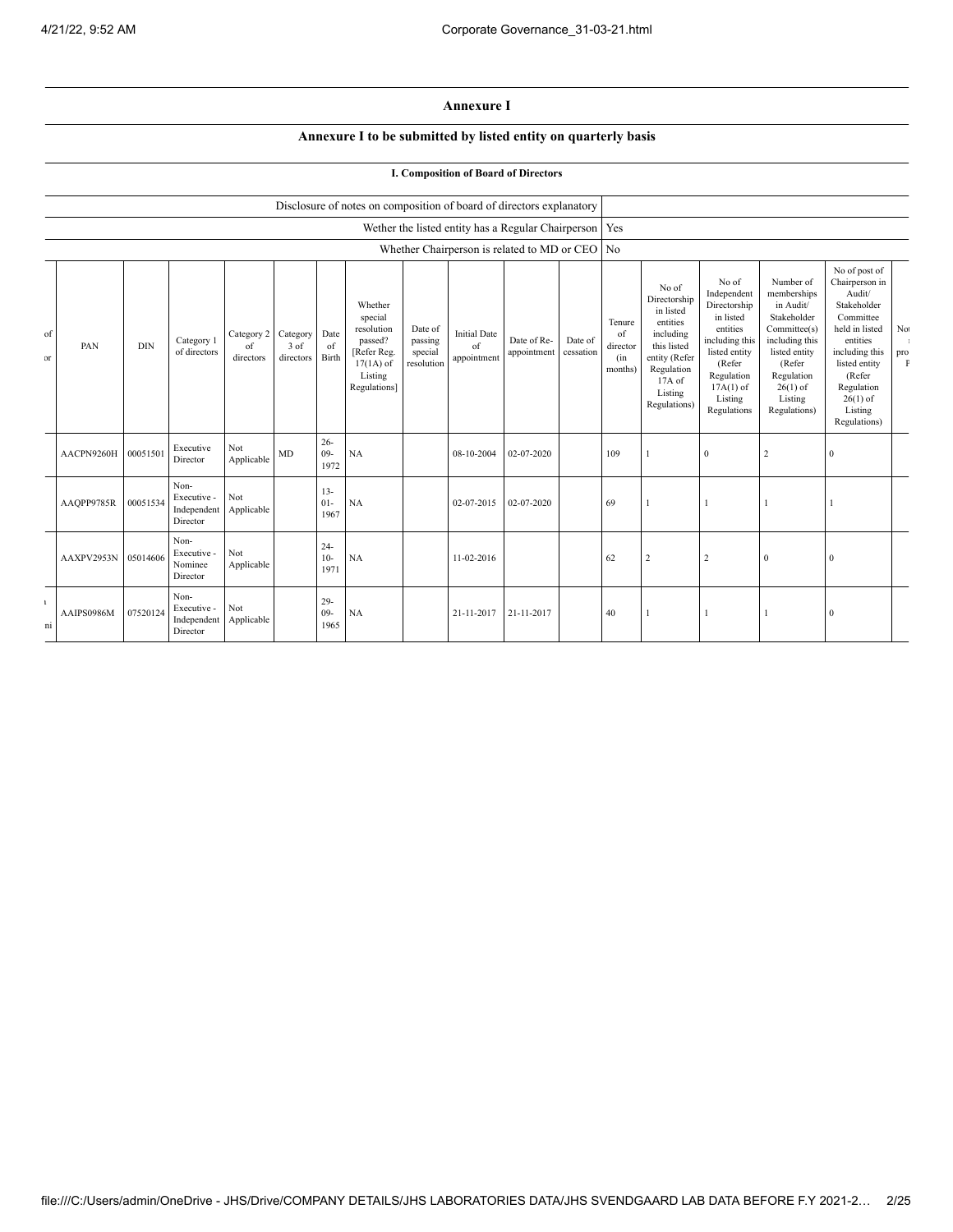## **I. Composition of Board of Directors**

|           |                      | Disclosure of notes on composition of board of directors explanatory |            |            |                                                |                            |                               |                          |                                                                                                      |                                             |                                          |                            |                      |                                            |                                                                                                                                                |                                                                                                                                                                      |                                                                 |
|-----------|----------------------|----------------------------------------------------------------------|------------|------------|------------------------------------------------|----------------------------|-------------------------------|--------------------------|------------------------------------------------------------------------------------------------------|---------------------------------------------|------------------------------------------|----------------------------|----------------------|--------------------------------------------|------------------------------------------------------------------------------------------------------------------------------------------------|----------------------------------------------------------------------------------------------------------------------------------------------------------------------|-----------------------------------------------------------------|
|           |                      |                                                                      |            |            |                                                |                            |                               |                          | Wether the listed entity has a Regular Chairperson                                                   |                                             |                                          |                            |                      |                                            |                                                                                                                                                |                                                                                                                                                                      |                                                                 |
| <b>Sr</b> | Title<br>(Mr)<br>Ms) | Name of the<br>Director                                              | PAN        | <b>DIN</b> | Category 1<br>of directors                     | Category 2<br>of directors | Category<br>3 of<br>directors | Date<br>of<br>Birth      | Whether<br>special<br>resolution<br>passed?<br>[Refer Reg.<br>$17(1A)$ of<br>Listing<br>Regulations] | Date of<br>passing<br>special<br>resolution | <b>Initial Date</b><br>of<br>appointment | Date of Re-<br>appointment | Date of<br>cessation | Tenure<br>of<br>director<br>(in<br>months) | No of<br>Directorship<br>in listed<br>entities<br>including<br>this listed<br>entity (Refer<br>Regulation<br>17A of<br>Listing<br>Regulations) | No of<br>Independent<br>Directorship<br>in listed<br>entities<br>including<br>this listed<br>entity<br>(Refer<br>Regulation<br>$17A(1)$ of<br>Listing<br>Regulations | Nι<br>mer<br>ir<br>Sta<br>Con<br>incl<br>list<br>Re<br>2<br>Reg |
| 5         | Mr                   | Raja Gopal<br>Chakravarthi<br>Venkateish                             | AADPV4584B | 00259537   | Non-<br>Executive -<br>Independent<br>Director | Chairperson                |                               | $21 -$<br>$07 -$<br>1959 | NA                                                                                                   |                                             | 23-06-2020                               | 23-06-2020                 |                      | 9                                          |                                                                                                                                                |                                                                                                                                                                      | $\Omega$                                                        |
| 6         | Mr                   | Kapil<br>Minocha                                                     | AGCPM2464L | 02817283   | Non-<br>Executive -<br>Independent<br>Director | Not<br>Applicable          |                               | $10-$<br>$06 -$<br>1972  | NA                                                                                                   |                                             | 23-06-2020                               | 23-06-2020                 |                      | 9                                          |                                                                                                                                                |                                                                                                                                                                      | $\mathbf{0}$                                                    |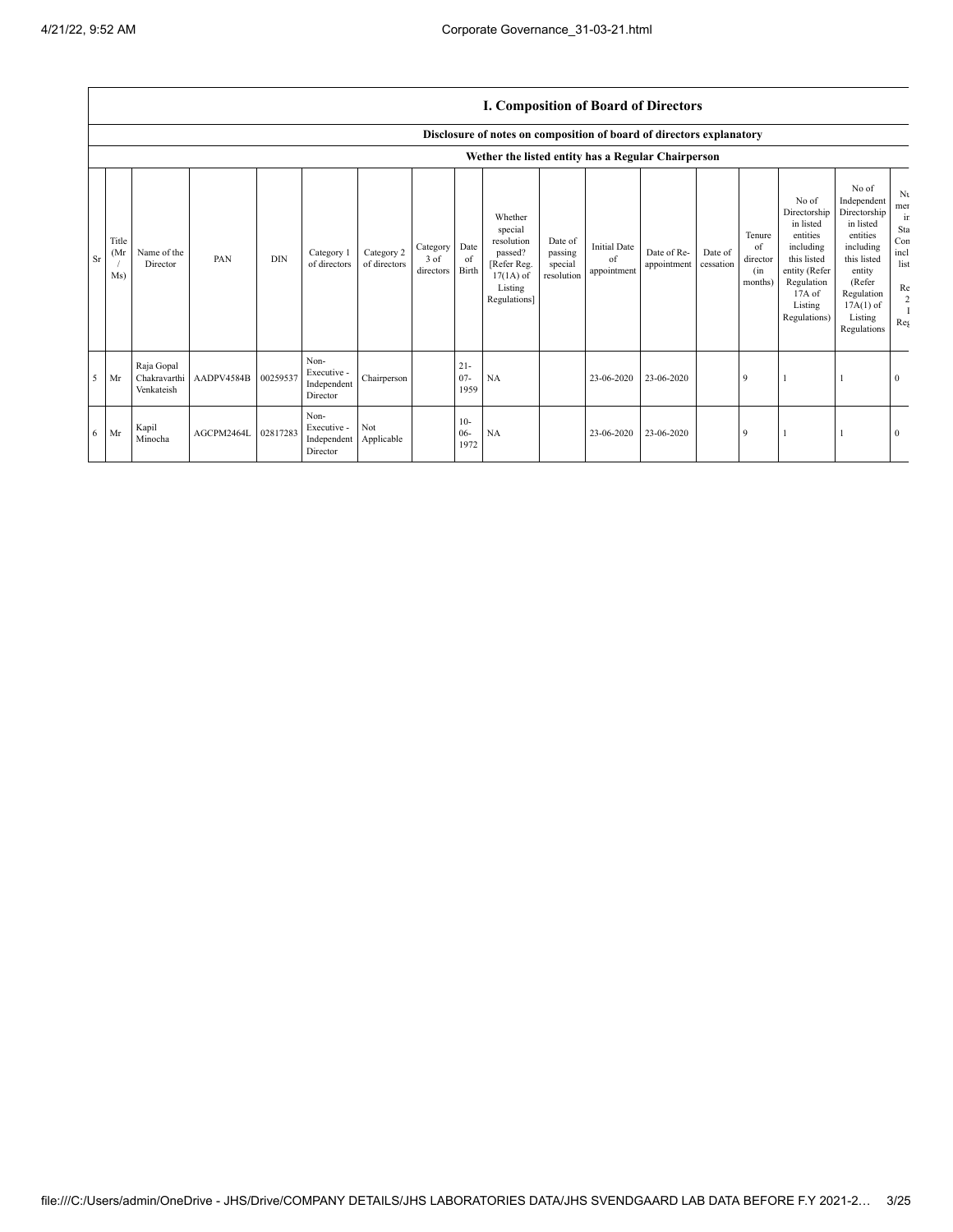|                | <b>Audit Committee Details</b>                                                  |                        |                                         |                        |                      |         |  |  |  |
|----------------|---------------------------------------------------------------------------------|------------------------|-----------------------------------------|------------------------|----------------------|---------|--|--|--|
|                | Whether the Audit Committee has a Regular Chairperson<br>Yes                    |                        |                                         |                        |                      |         |  |  |  |
| <b>Sr</b>      | <b>DIN</b><br>Name of Committee<br>Category 1 of directors<br>Number<br>members |                        | Category 2 of<br>directors              | Date of<br>Appointment | Date of<br>Cessation | Remarks |  |  |  |
|                | 00051501                                                                        | Nikhil Nanda           | <b>Executive Director</b>               | Member                 | 07-05-2006           |         |  |  |  |
| $\overline{2}$ | 00051534                                                                        | Mukul Pathak           | Non-Executive - Independent<br>Director | Chairperson            | 30-01-2018           |         |  |  |  |
| 3              | 07520124                                                                        | Rohina Sanjay Sangtani | Non-Executive - Independent<br>Director | Member                 | 21-11-2017           |         |  |  |  |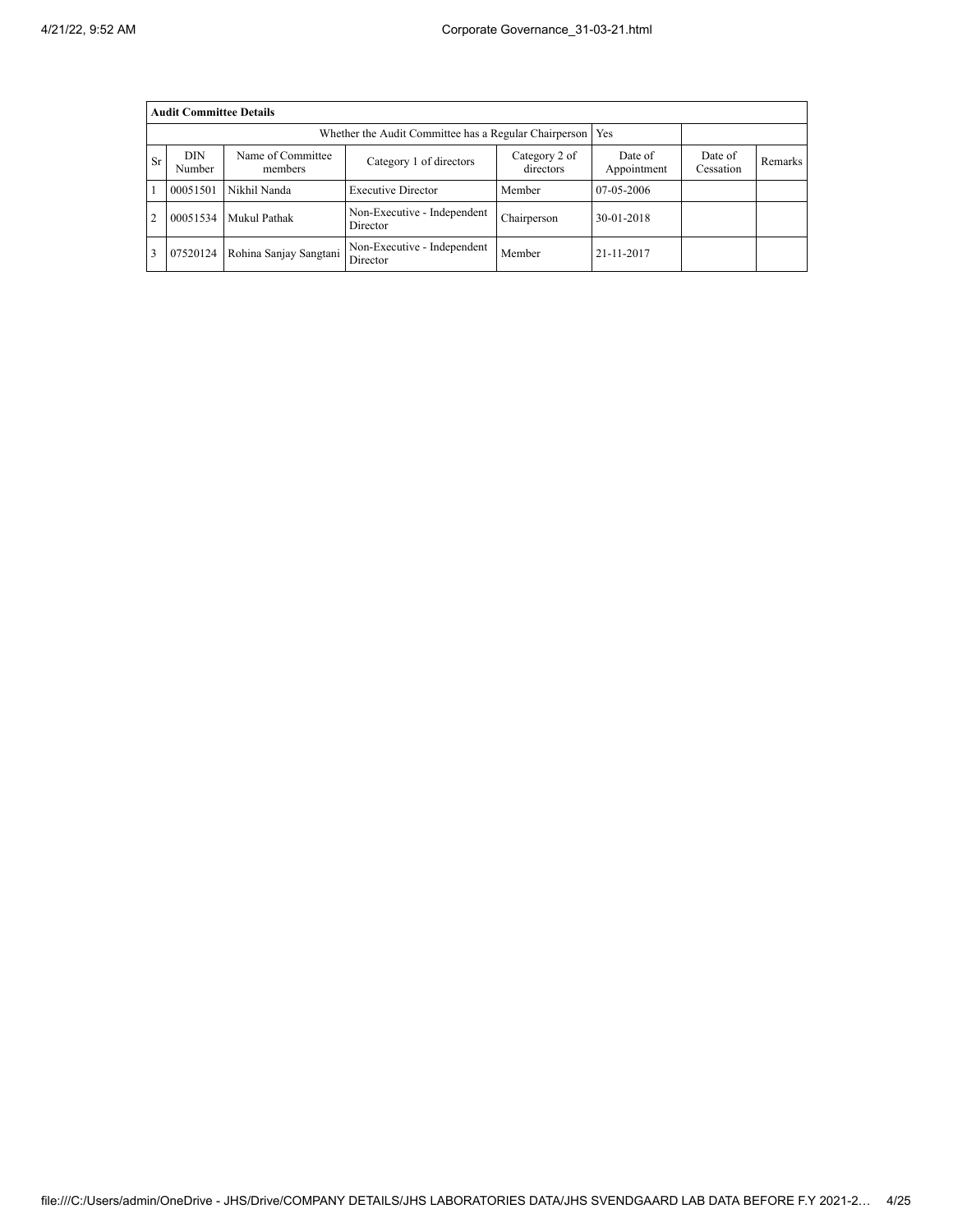|                | Nomination and remuneration committee                                                                         |                                       |                                                                             |             |                        |                      |         |  |  |
|----------------|---------------------------------------------------------------------------------------------------------------|---------------------------------------|-----------------------------------------------------------------------------|-------------|------------------------|----------------------|---------|--|--|
|                |                                                                                                               |                                       | Whether the Nomination and remuneration committee has a Regular Chairperson |             | Yes                    |                      |         |  |  |
| Sr             | Name of Committee<br><b>DIN</b><br>Category 2 of<br>Category 1 of directors<br>directors<br>Number<br>members |                                       |                                                                             |             | Date of<br>Appointment | Date of<br>Cessation | Remarks |  |  |
|                |                                                                                                               | 00051534 Mukul Pathak                 | Non-Executive -<br>Independent Director                                     | Chairperson | $12 - 02 - 2016$       |                      |         |  |  |
| $\overline{2}$ |                                                                                                               | 07520124 Rohina Sanjay Sangtani       | Non-Executive -<br>Independent Director                                     | Member      | 30-01-2018             |                      |         |  |  |
| 3              | 00259537                                                                                                      | Raja Gopal Chakravarthi<br>Venkateish | Non-Executive -<br>Independent Director                                     | Member      | 15-09-2020             |                      |         |  |  |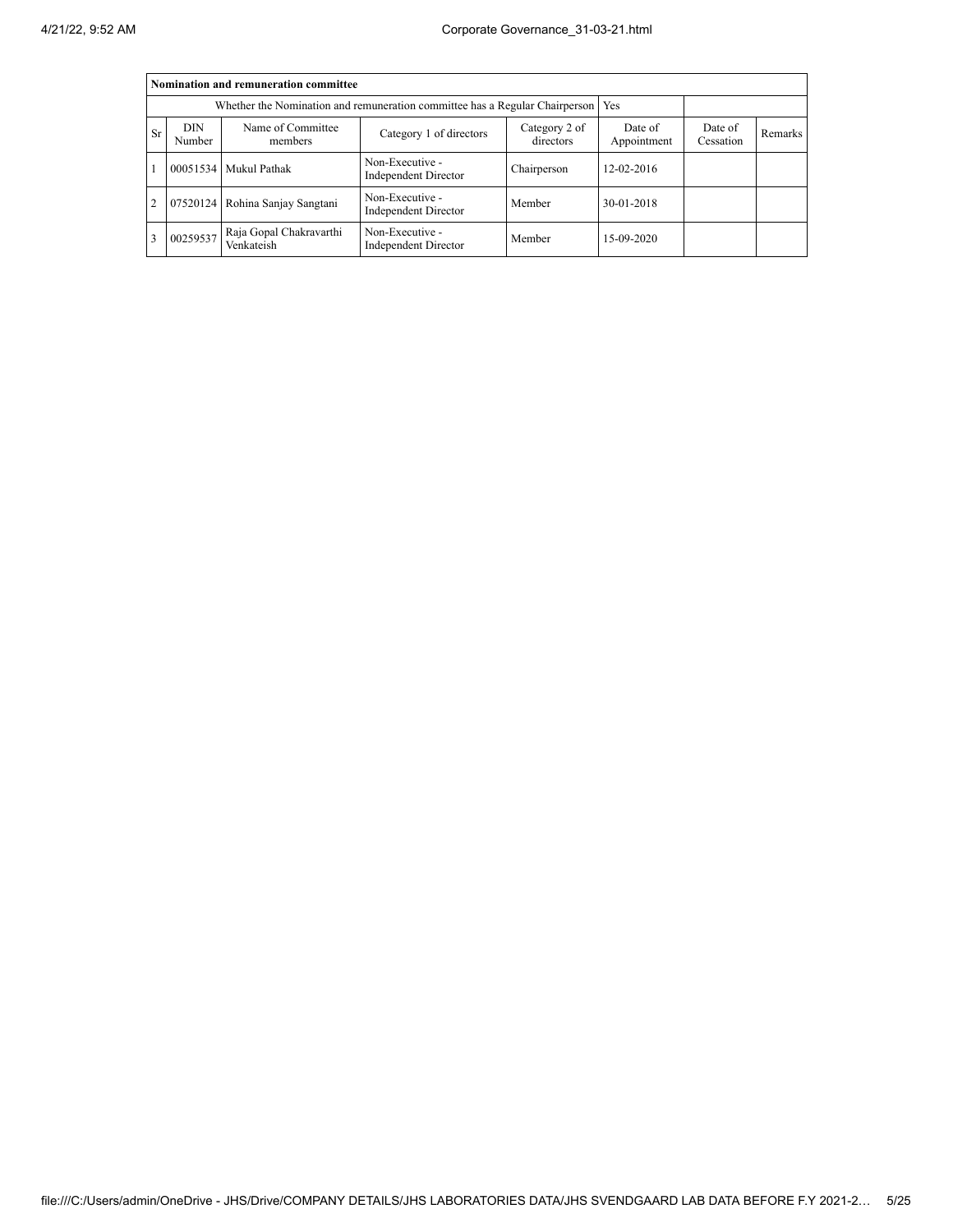|                | <b>Stakeholders Relationship Committee</b>                                      |                                       |                                                |                            |                        |                      |         |  |  |
|----------------|---------------------------------------------------------------------------------|---------------------------------------|------------------------------------------------|----------------------------|------------------------|----------------------|---------|--|--|
|                | Whether the Stakeholders Relationship Committee has a Regular Chairperson   Yes |                                       |                                                |                            |                        |                      |         |  |  |
| Sr             | <b>DIN</b><br>Name of Committee<br>Category 1 of directors<br>Number<br>members |                                       |                                                | Category 2 of<br>directors | Date of<br>Appointment | Date of<br>Cessation | Remarks |  |  |
|                |                                                                                 | 00051534 Mukul Pathak                 | Non-Executive -<br>Independent Director        | Member                     | 30-01-2018             |                      |         |  |  |
| $\overline{c}$ | 00051501                                                                        | Nikhil Nanda                          | <b>Executive Director</b>                      | Member                     | 30-05-2014             |                      |         |  |  |
| 3              | 00259537                                                                        | Raja Gopal Chakravarthi<br>Venkateish | Non-Executive -<br><b>Independent Director</b> | Chairperson                | 15-09-2020             |                      |         |  |  |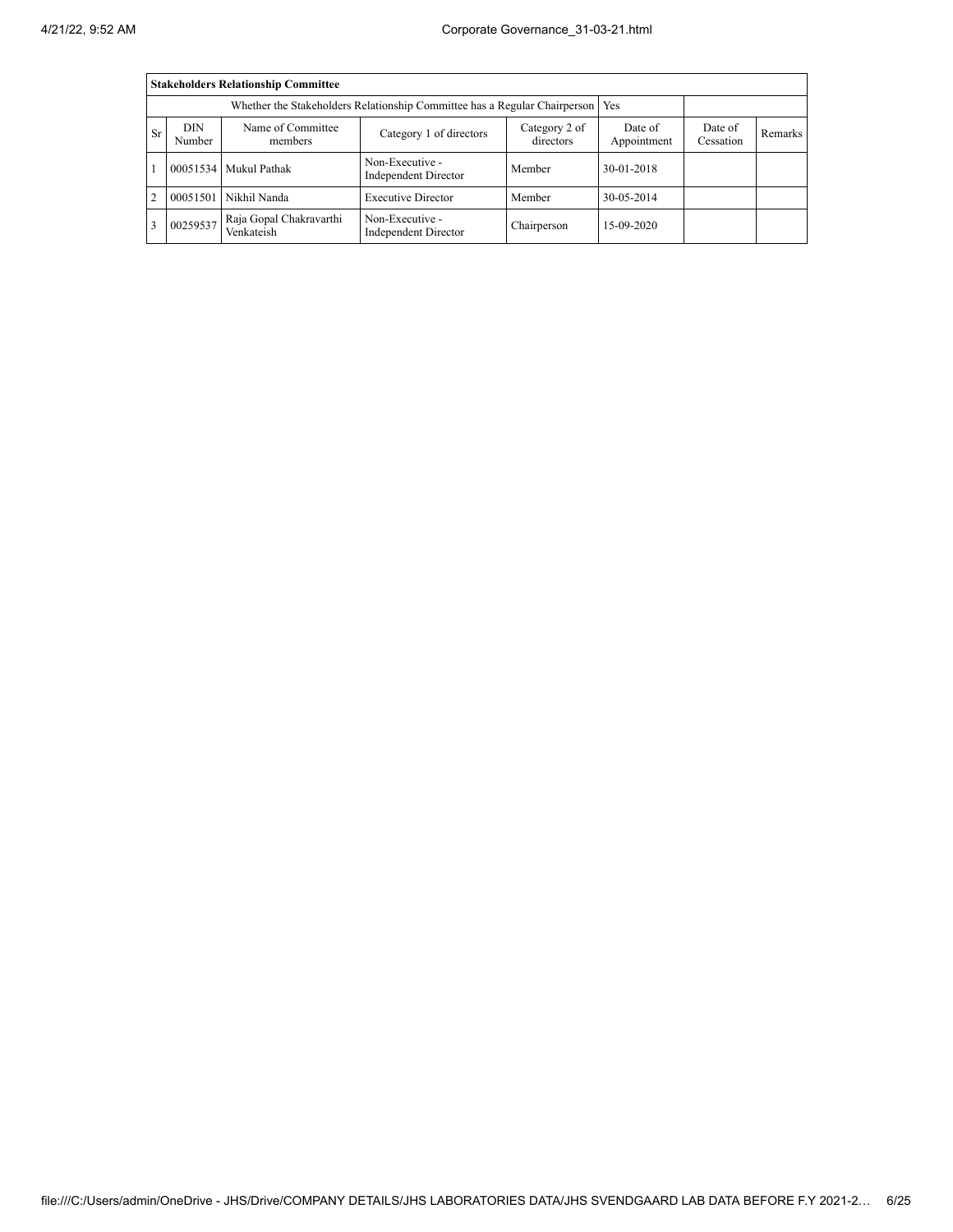| <b>Risk Management Committee</b> |               |                                                                 |                            |                            |                        |                      |         |
|----------------------------------|---------------|-----------------------------------------------------------------|----------------------------|----------------------------|------------------------|----------------------|---------|
|                                  |               | Whether the Risk Management Committee has a Regular Chairperson |                            |                            |                        |                      |         |
| <b>Sr</b>                        | DIN<br>Number | Name of Committee<br>members                                    | Category 1 of<br>directors | Category 2 of<br>directors | Date of<br>Appointment | Date of<br>Cessation | Remarks |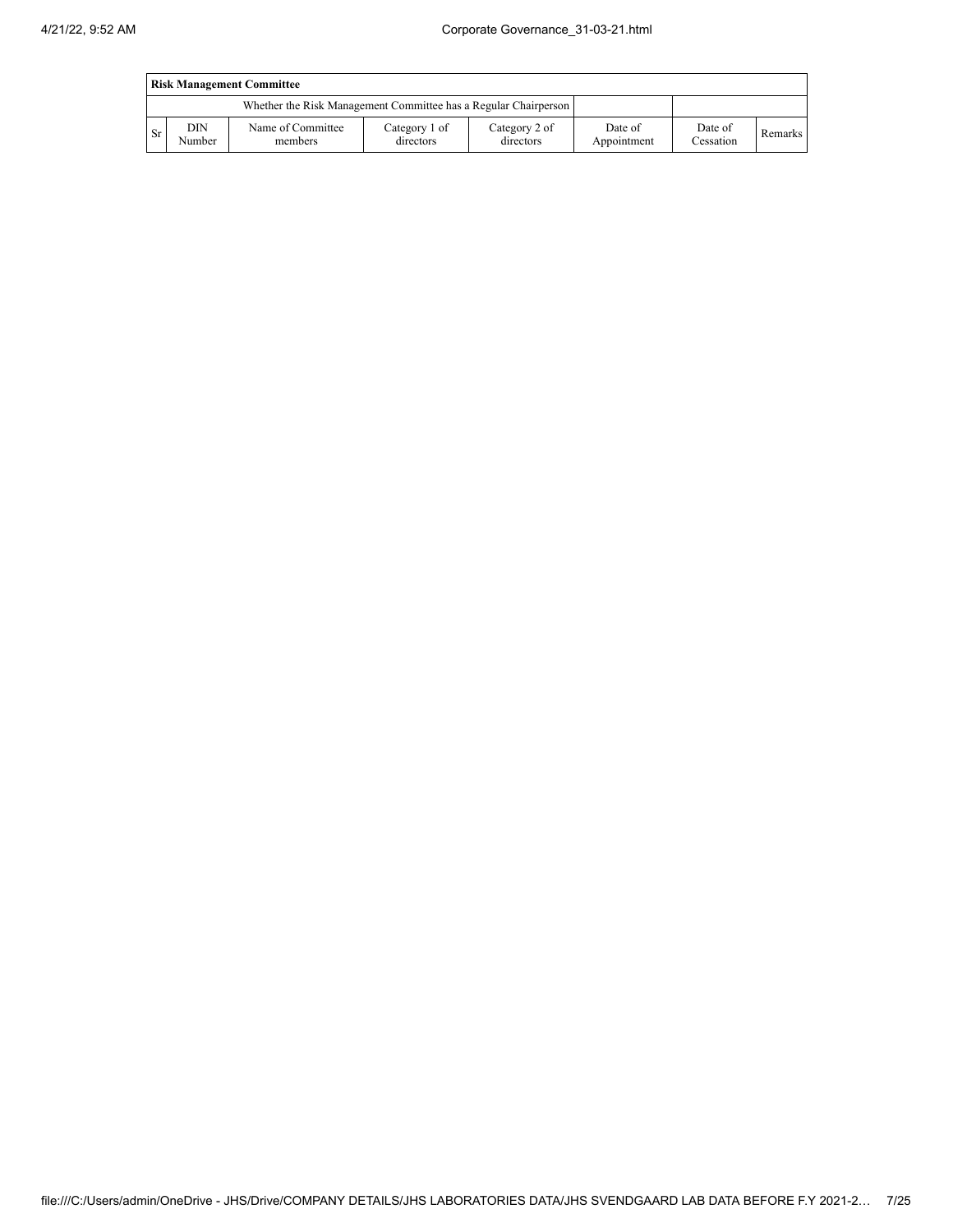|                                                     | <b>Corporate Social Responsibility Committee</b>                                    |                                       |                                         |                        |                      |         |  |  |  |
|-----------------------------------------------------|-------------------------------------------------------------------------------------|---------------------------------------|-----------------------------------------|------------------------|----------------------|---------|--|--|--|
|                                                     | Whether the Corporate Social Responsibility Committee has a Regular Chairperson Yes |                                       |                                         |                        |                      |         |  |  |  |
| DIN<br>Name of Committee<br>Sr<br>Number<br>members |                                                                                     | Category 1 of directors               | Category 2 of<br>directors              | Date of<br>Appointment | Date of<br>Cessation | Remarks |  |  |  |
|                                                     |                                                                                     | 00051501 Nikhil Nanda                 | <b>Executive Director</b>               | Chairperson            | 15-05-2018           |         |  |  |  |
| 2                                                   |                                                                                     | 00051534 Mukul Pathak                 | Non-Executive -<br>Independent Director | Member                 | 15-05-2018           |         |  |  |  |
| 3                                                   | 00259537                                                                            | Raja Gopal Chakravarthi<br>Venkateish | Non-Executive -<br>Independent Director | Member                 | 15-09-2020           |         |  |  |  |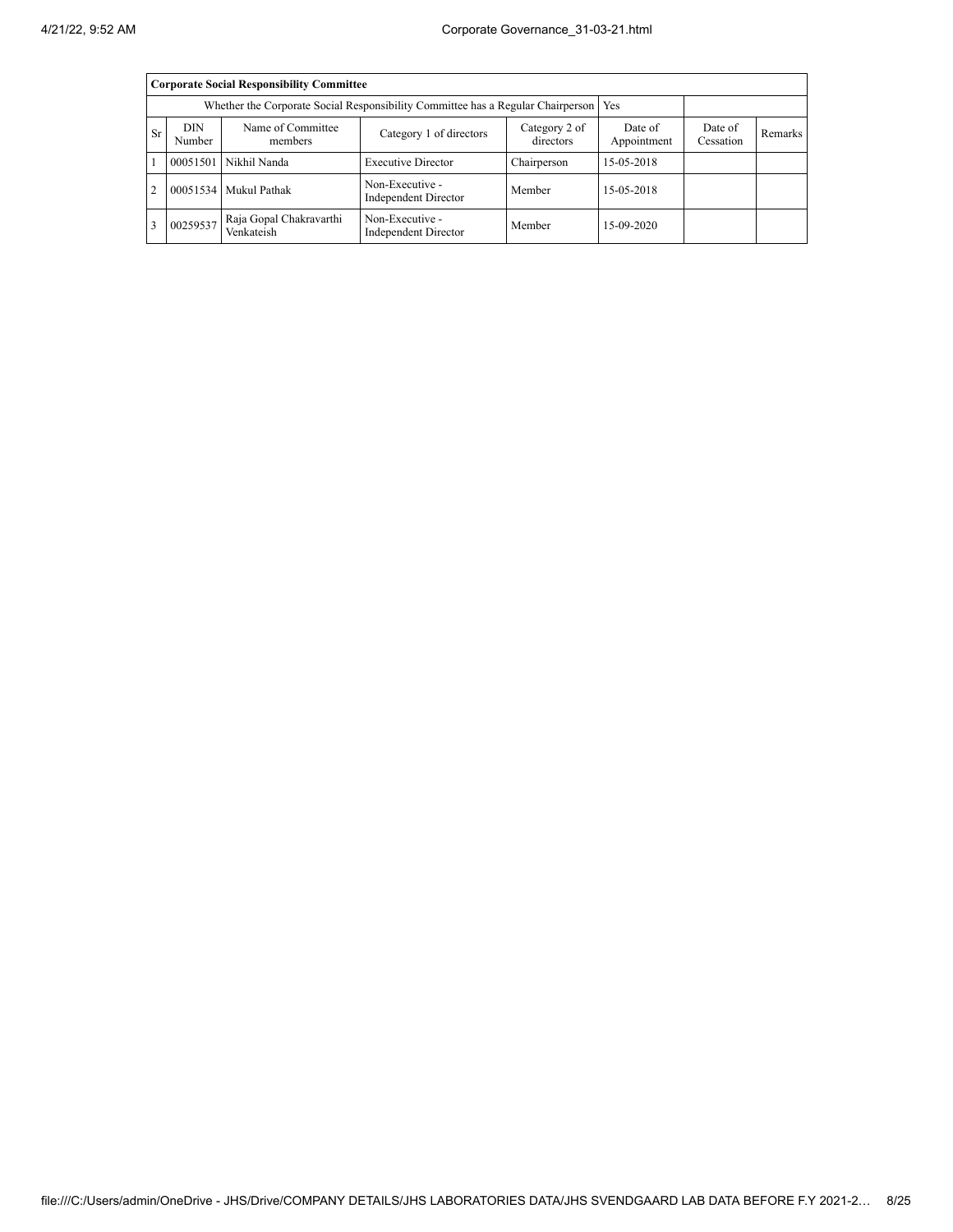| <b>Other Committee</b> |                                                                                                                         |  |  |
|------------------------|-------------------------------------------------------------------------------------------------------------------------|--|--|
|                        | Sr DIN Number Name of Committee members Name of other committee Category 1 of directors Category 2 of directors Remarks |  |  |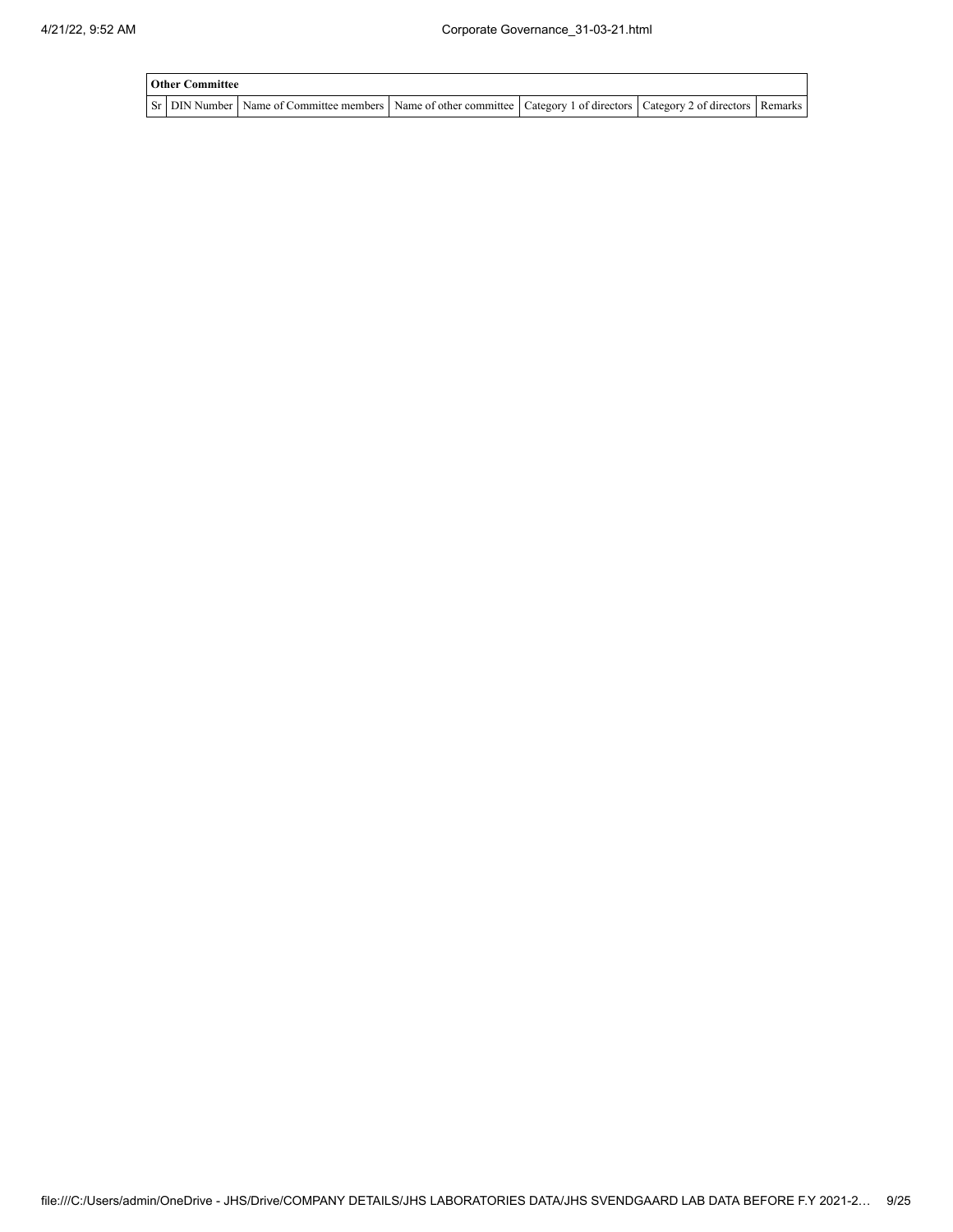|                | <b>Annexure 1</b>                                             |                                                               |                                                                   |                                       |                                                     |                                    |                                                           |
|----------------|---------------------------------------------------------------|---------------------------------------------------------------|-------------------------------------------------------------------|---------------------------------------|-----------------------------------------------------|------------------------------------|-----------------------------------------------------------|
|                | <b>Annexure 1</b>                                             |                                                               |                                                                   |                                       |                                                     |                                    |                                                           |
|                | <b>III. Meeting of Board of Directors</b>                     |                                                               |                                                                   |                                       |                                                     |                                    |                                                           |
|                | Disclosure of notes on meeting of board of                    | directors explanatory                                         |                                                                   |                                       |                                                     |                                    |                                                           |
| Sr             | $Date(s)$ of meeting<br>$(if any)$ in the<br>previous quarter | $Date(s)$ of<br>meeting (if any)<br>in the current<br>quarter | Maximum gap between<br>any two consecutive (in<br>number of days) | Notes for<br>not<br>providing<br>Date | Whether<br>requirement of<br>Quorum met<br>(Yes/No) | Number of<br>Directors<br>present* | No. of Independent<br>Directors attending<br>the meeting* |
|                | 09-10-2020                                                    |                                                               |                                                                   |                                       | Yes                                                 | 4                                  | $\overline{2}$                                            |
| $\overline{2}$ | $03 - 11 - 2020$                                              |                                                               | 24                                                                |                                       | Yes                                                 | 5                                  | 2                                                         |
| 3              |                                                               | 09-02-2021                                                    | 97                                                                |                                       | Yes                                                 | 6                                  | 3                                                         |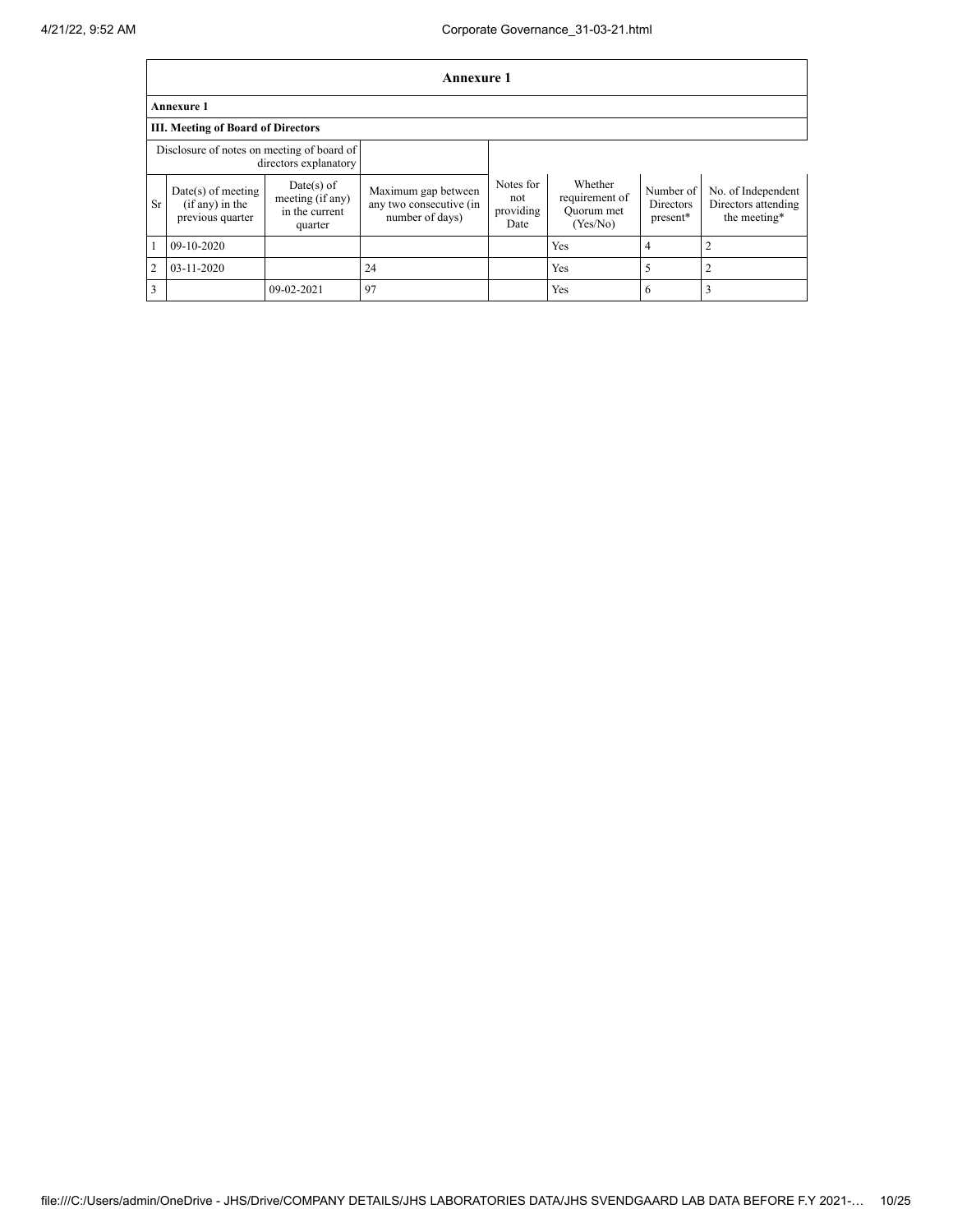|                         | <b>Annexure 1</b>                |                                                                                                         |                                                                      |                               |                                       |                                                       |                                       |                                                                        |
|-------------------------|----------------------------------|---------------------------------------------------------------------------------------------------------|----------------------------------------------------------------------|-------------------------------|---------------------------------------|-------------------------------------------------------|---------------------------------------|------------------------------------------------------------------------|
|                         | <b>IV. Meeting of Committees</b> |                                                                                                         |                                                                      |                               |                                       |                                                       |                                       |                                                                        |
|                         |                                  |                                                                                                         |                                                                      |                               |                                       |                                                       |                                       |                                                                        |
| <b>Sr</b>               | Name of<br>Committee             | $Date(s)$ of meeting (Enter dates<br>of Previous quarter and Current<br>quarter in chronological order) | Maximum gap<br>between any two<br>consecutive (in<br>number of days) | Name of<br>other<br>committee | Reson for<br>not<br>providing<br>date | Whether<br>requirement<br>of Quorum<br>$met$ (Yes/No) | Number<br>of<br>Directors<br>present* | No. of<br>Independent<br><b>Directors</b><br>attending the<br>meeting* |
|                         | Audit<br>Committee               | $09-10-2020$                                                                                            |                                                                      |                               |                                       | <b>Yes</b>                                            | 2                                     | $\overline{2}$                                                         |
| $\mathfrak{D}$          | Audit<br>Committee               | 03-11-2020                                                                                              | 24                                                                   |                               |                                       | <b>Yes</b>                                            | 2                                     | $\overline{2}$                                                         |
| $\overline{\mathbf{3}}$ | Audit<br>Committee               | $06-01-2021$                                                                                            | 63                                                                   |                               |                                       | Yes                                                   | 3                                     | $\overline{2}$                                                         |
| $\overline{4}$          | Audit<br>Committee               | 09-02-2021                                                                                              | 33                                                                   |                               |                                       | Yes                                                   | 3                                     | $\overline{2}$                                                         |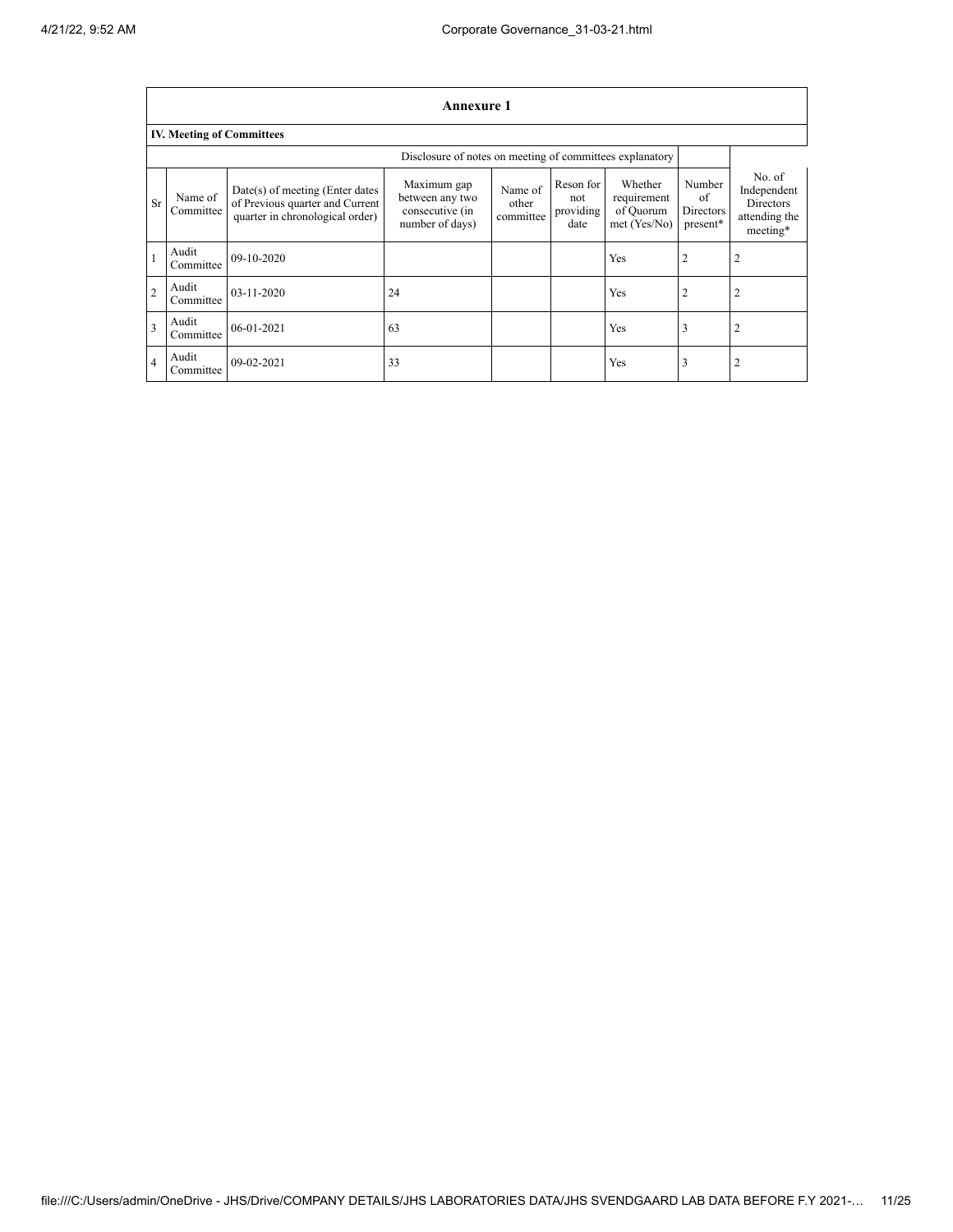|                | <b>Annexure 1</b>                                                                                         |                                                                    |  |  |  |  |  |  |
|----------------|-----------------------------------------------------------------------------------------------------------|--------------------------------------------------------------------|--|--|--|--|--|--|
|                | V. Related Party Transactions                                                                             |                                                                    |  |  |  |  |  |  |
| <b>Sr</b>      | Subject                                                                                                   | If status is "No" details of non-<br>compliance may be given here. |  |  |  |  |  |  |
|                | Whether prior approval of audit committee obtained                                                        | Yes                                                                |  |  |  |  |  |  |
| $\overline{2}$ | Whether shareholder approval obtained for material RPT                                                    | <b>NA</b>                                                          |  |  |  |  |  |  |
| 3              | Whether details of RPT entered into pursuant to omnibus approval<br>have been reviewed by Audit Committee | Yes                                                                |  |  |  |  |  |  |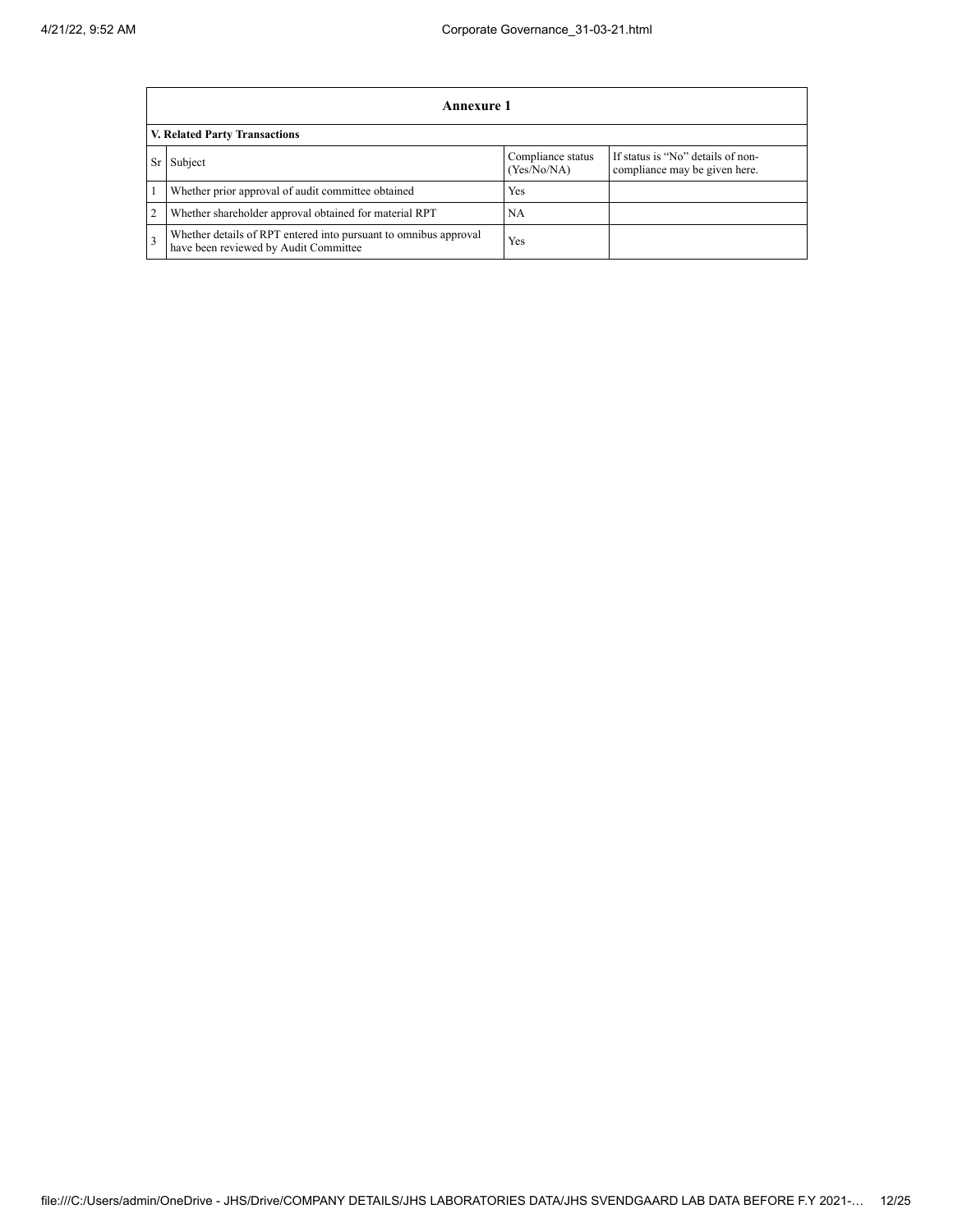|                | <b>Annexure 1</b>                                                                                                                                                                                               |                               |  |  |
|----------------|-----------------------------------------------------------------------------------------------------------------------------------------------------------------------------------------------------------------|-------------------------------|--|--|
|                | <b>VI.</b> Affirmations                                                                                                                                                                                         |                               |  |  |
| Sr             | Subject                                                                                                                                                                                                         | Compliance<br>status (Yes/No) |  |  |
| $\mathbf{1}$   | The composition of Board of Directors is in terms of SEBI (Listing obligations and disclosure requirements)<br>Regulations, 2015                                                                                | Yes                           |  |  |
| $\overline{c}$ | The composition of the following committees is in terms of SEBI(Listing obligations and disclosure requirements)<br>Regulations, 2015 a. Audit Committee                                                        | Yes                           |  |  |
| 3              | The composition of the following committees is in terms of SEBI(Listing obligations and disclosure requirements)<br>Regulations, 2015. b. Nomination & remuneration committee                                   | Yes                           |  |  |
| $\overline{4}$ | The composition of the following committees is in terms of SEBI(Listing obligations and disclosure requirements)<br>Regulations, 2015. c. Stakeholders relationship committee                                   | Yes                           |  |  |
| 5              | The composition of the following committees is in terms of SEBI(Listing obligations and disclosure requirements)<br>Regulations, 2015. d. Risk management committee (applicable to the top 500 listed entities) | <b>NA</b>                     |  |  |
| 6              | The committee members have been made aware of their powers, role and responsibilities as specified in SEBI<br>(Listing obligations and disclosure requirements) Regulations, 2015.                              | Yes                           |  |  |
| $\overline{7}$ | The meetings of the board of directors and the above committees have been conducted in the manner as specified in<br>SEBI (Listing obligations and disclosure requirements) Regulations, 2015.                  | <b>Yes</b>                    |  |  |
| 8              | This report and/or the report submitted in the previous quarter has been placed before Board of Directors.                                                                                                      | Yes                           |  |  |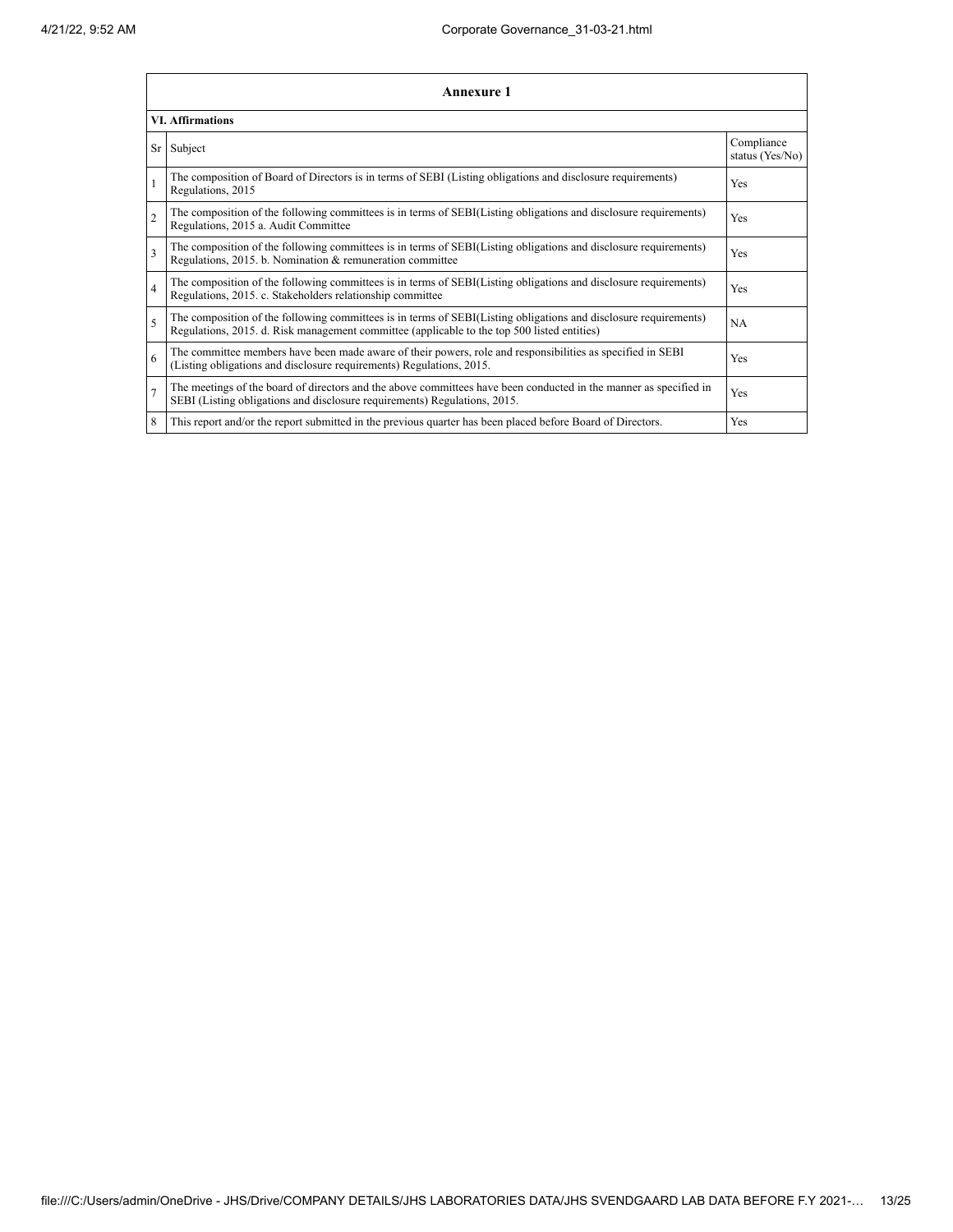÷

|      | <b>Annexure 1</b>            |                                          |  |  |
|------|------------------------------|------------------------------------------|--|--|
| - Sr | Subject<br>Compliance status |                                          |  |  |
|      | Name of signatory            | Kirti Maheshwari                         |  |  |
|      | Designation                  | Company Secretary and Compliance Officer |  |  |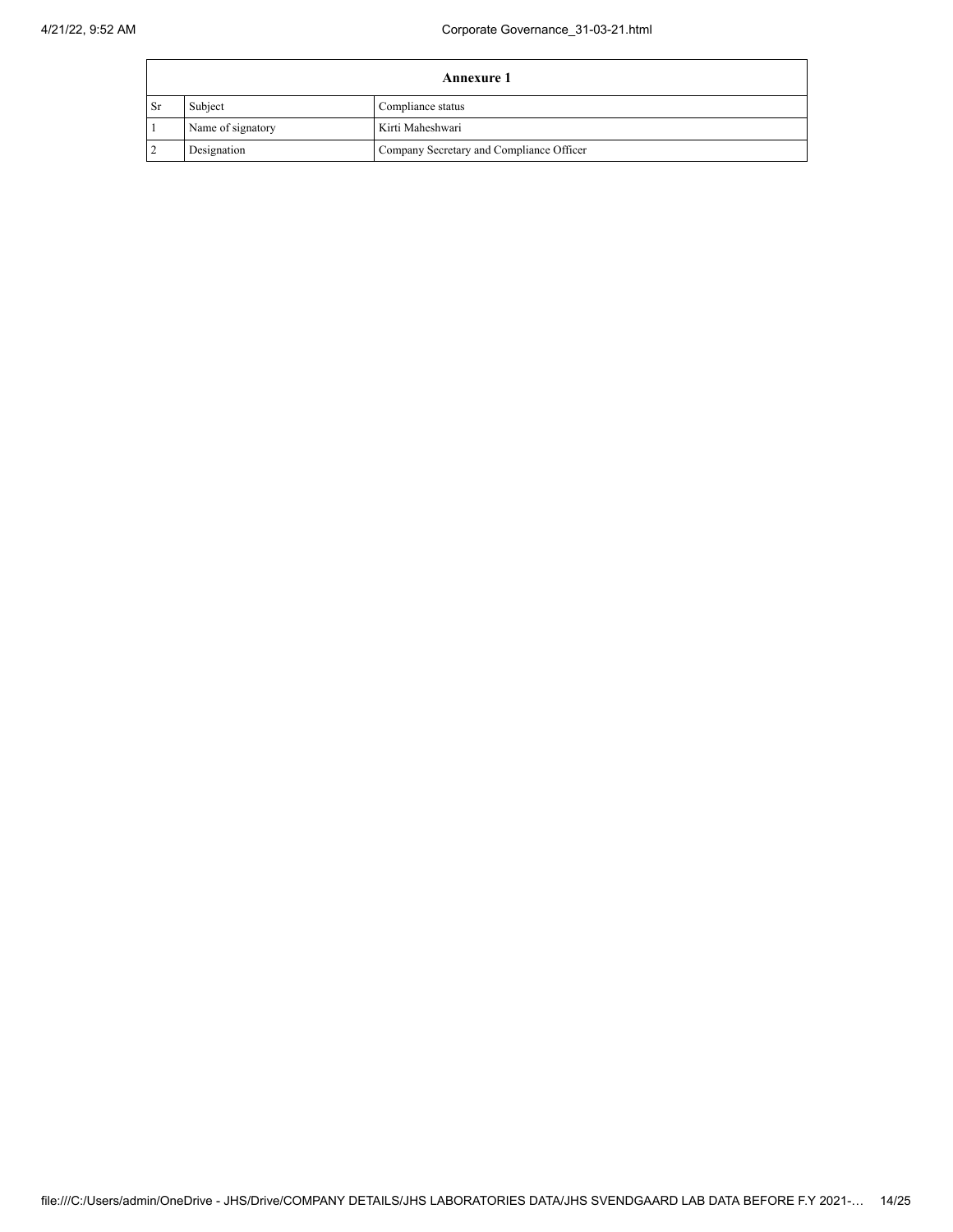|                | <b>Annexure II</b>                                                            |                                     |                                                                      |                                                                                                                 |  |
|----------------|-------------------------------------------------------------------------------|-------------------------------------|----------------------------------------------------------------------|-----------------------------------------------------------------------------------------------------------------|--|
|                |                                                                               |                                     |                                                                      | Annexure II to be submitted by listed entity at the end of the financial year (for the whole of financial year) |  |
|                | I. Disclosure on website in terms of Listing Regulations                      |                                     |                                                                      |                                                                                                                 |  |
| Sr             | Item                                                                          | Compliance<br>status<br>(Yes/No/NA) | If status is "No" details<br>of non-compliance may<br>be given here. | Web address                                                                                                     |  |
| $\mathbf{1}$   | Details of business                                                           | Yes                                 |                                                                      | https://www.svendgaard.com/historical background.html                                                           |  |
| $\overline{c}$ | Terms and conditions of<br>appointment of independent<br>directors            | Yes                                 |                                                                      | https://www.svendgaard.com/announcement.html                                                                    |  |
| 3              | Composition of various<br>committees of board of<br>directors                 | Yes                                 |                                                                      | https://www.svendgaard.com/announcement.html                                                                    |  |
| 4              | Code of conduct of board of<br>directors and senior<br>management personnel   | Yes                                 |                                                                      | https://www.svendgaard.com/announcement.html                                                                    |  |
| 5              | Details of establishment of<br>vigil mechanism/ Whistle<br>Blower policy      | Yes                                 |                                                                      | https://www.svendgaard.com/announcement.html                                                                    |  |
| 6              | Criteria of making payments<br>to non-executive directors                     | Yes                                 |                                                                      | https://www.svendgaard.com/announcement.html                                                                    |  |
| $\overline{7}$ | Policy on dealing with related<br>party transactions                          | Yes                                 |                                                                      | https://www.svendgaard.com/announcement.html                                                                    |  |
| 8              | Policy for determining<br>'material' subsidiaries                             | Yes                                 |                                                                      | https://www.svendgaard.com/announcement.html                                                                    |  |
| 9              | Details of familiarization<br>programmes imparted to<br>independent directors | Yes                                 |                                                                      | https://www.svendgaard.com/announcement.html                                                                    |  |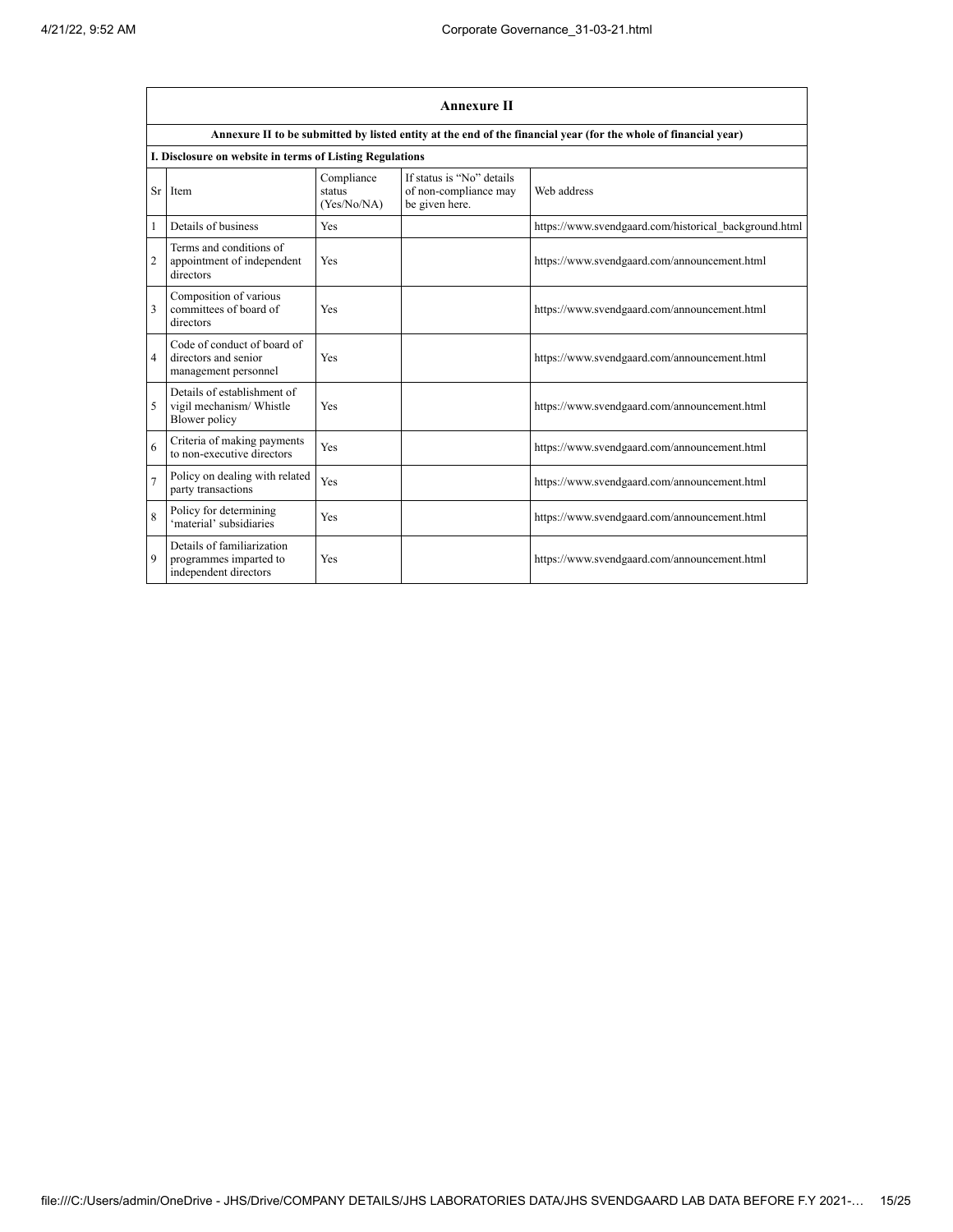|    | Annexure II                                                                                                                                                                                        |                                     |                                                                          |                                              |
|----|----------------------------------------------------------------------------------------------------------------------------------------------------------------------------------------------------|-------------------------------------|--------------------------------------------------------------------------|----------------------------------------------|
|    | Annexure II to be submitted by listed entity at the end of the financial year (for the whole of financial year)                                                                                    |                                     |                                                                          |                                              |
|    | I. Disclosure on website in terms of Listing Regulations                                                                                                                                           |                                     |                                                                          |                                              |
| Sr | Item                                                                                                                                                                                               | Compliance<br>status<br>(Yes/No/NA) | If status is 'No"<br>details of non-<br>compliance may<br>be given here. | Web address                                  |
| 10 | Contact information of the designated officials<br>of the listed entity who are responsible for<br>assisting and handling investor grievances                                                      | Yes                                 |                                                                          | https://www.svendgaard.com/announcement.html |
| 11 | email address for grievance redressal and other<br>relevant details                                                                                                                                | Yes                                 |                                                                          | https://www.svendgaard.com/announcement.html |
| 12 | Financial results                                                                                                                                                                                  | Yes                                 |                                                                          | https://www.svendgaard.com/announcement.html |
| 13 | Shareholding pattern                                                                                                                                                                               | Yes                                 |                                                                          | https://www.svendgaard.com/announcement.html |
| 14 | Details of agreements entered into with the<br>media companies and/or their associates                                                                                                             | NA                                  |                                                                          |                                              |
| 15 | Schedule of analyst or institutional investor<br>meet and presentations made by the listed<br>entity to analysts or institutional investors<br>simultaneously with submission to stock<br>exchange | NA                                  |                                                                          |                                              |
| 16 | New name and the old name of the listed entity                                                                                                                                                     | Yes                                 |                                                                          | https://www.svendgaard.com/announcement.html |
| 17 | Advertisements as per regulation 47 (1)                                                                                                                                                            | Yes                                 |                                                                          | https://www.svendgaard.com/announcement.html |
| 18 | Credit rating or revision in credit rating<br>obtained                                                                                                                                             | NA                                  |                                                                          |                                              |
| 19 | Separate audited financial statements of each<br>subsidiary of the listed entity in respect of a<br>relevant financial year                                                                        | Yes                                 |                                                                          | https://www.svendgaard.com/announcement.html |
| 20 | Whether company has provided information<br>under separate section on its website as per<br>Regulation 46(2)                                                                                       | Yes                                 |                                                                          | https://www.svendgaard.com/announcement.html |
| 21 | Materiality Policy as per Regulation 30                                                                                                                                                            | Yes                                 |                                                                          | https://www.svendgaard.com/announcement.html |
| 22 | Dividend Distribution policy as per Regulation<br>43A (as applicable)                                                                                                                              | NA                                  |                                                                          |                                              |
| 23 | It is certified that these contents on the website<br>of the listed entity are correct                                                                                                             | Yes                                 |                                                                          | https://www.svendgaard.com/announcement.html |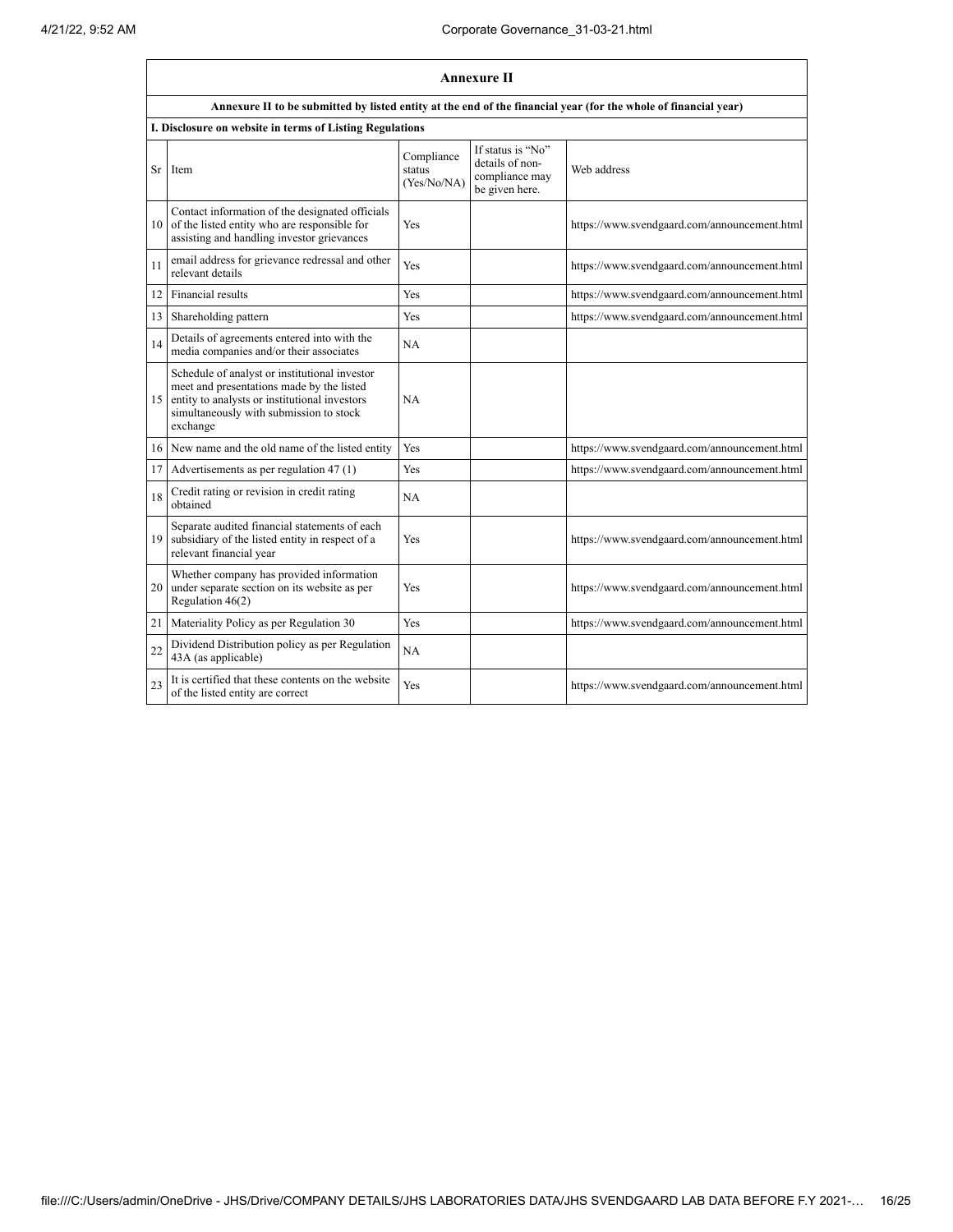|                | <b>Annexure II</b>                                                                                                   |                                   |                                     |                                                                    |  |
|----------------|----------------------------------------------------------------------------------------------------------------------|-----------------------------------|-------------------------------------|--------------------------------------------------------------------|--|
|                | <b>II. Annual Affirmations</b>                                                                                       |                                   |                                     |                                                                    |  |
| Sr             | Particulars                                                                                                          | Regulation<br>Number              | Compliance<br>status<br>(Yes/No/NA) | If status is "No" details of non-<br>compliance may be given here. |  |
| $\mathbf{1}$   | Independent director(s) have been appointed in terms of<br>specified criteria of 'independence' and/or 'eligibility' | 16(1)(b) &<br>25(6)               | Yes                                 |                                                                    |  |
| $\overline{2}$ | Board composition                                                                                                    | $17(1)$ ,<br>$17(1A)$ &<br>17(1B) | Yes                                 |                                                                    |  |
| 3              | Meeting of Board of directors                                                                                        | 17(2)                             | Yes                                 |                                                                    |  |
| 4              | Quorum of Board meeting                                                                                              | 17(2A)                            | Yes                                 |                                                                    |  |
| 5              | Review of Compliance Reports                                                                                         | 17(3)                             | Yes                                 |                                                                    |  |
| 6              | Plans for orderly succession for appointments                                                                        | 17(4)                             | Yes                                 |                                                                    |  |
| 7              | Code of Conduct                                                                                                      | 17(5)                             | Yes                                 |                                                                    |  |
| 8              | Fees/compensation                                                                                                    | 17(6)                             | Yes                                 |                                                                    |  |
| 9              | Minimum Information                                                                                                  | 17(7)                             | Yes                                 |                                                                    |  |
| 10             | Compliance Certificate                                                                                               | 17(8)                             | Yes                                 |                                                                    |  |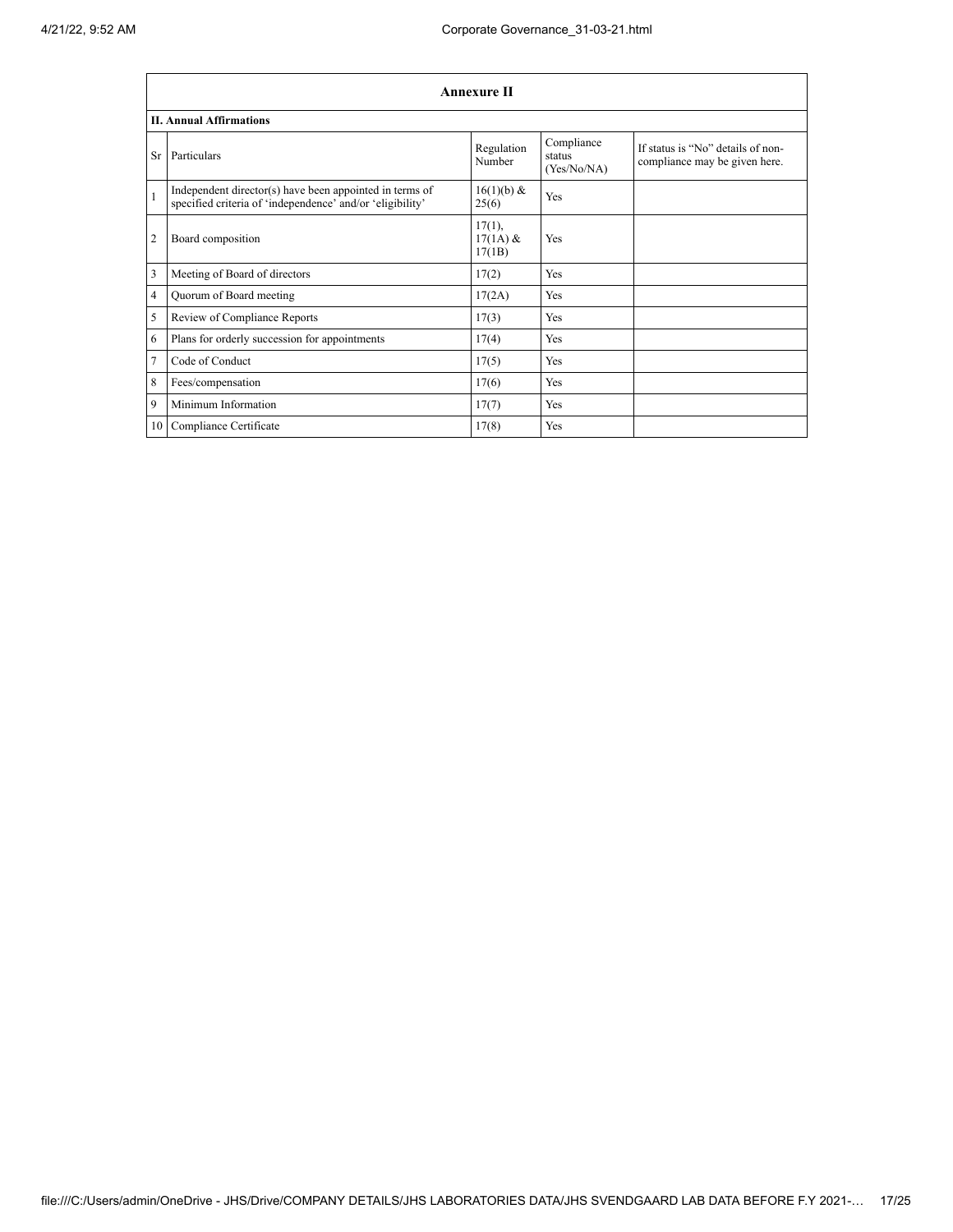|      | Annexure II                                                |                            |                                  |                                                                   |  |
|------|------------------------------------------------------------|----------------------------|----------------------------------|-------------------------------------------------------------------|--|
|      | <b>II. Annual Affirmations</b>                             |                            |                                  |                                                                   |  |
| Sr   | Particulars                                                | Regulation<br>Number       | Compliance status<br>(Yes/No/NA) | If status is "No" details of non-compliance<br>may be given here. |  |
| 11   | Risk Assessment & Management                               | 17(9)                      | Yes                              |                                                                   |  |
| 12   | Performance Evaluation of Independent<br><b>Directors</b>  | 17(10)                     | Yes                              |                                                                   |  |
| 13   | Recommendation of Board                                    | 17(11)                     | Yes                              |                                                                   |  |
|      | 14 Maximum number of Directorships                         | 17A                        | Yes                              |                                                                   |  |
| 15   | Composition of Audit Committee                             | 18(1)                      | Yes                              |                                                                   |  |
| 16 I | Meeting of Audit Committee                                 | 18(2)                      | Yes                              |                                                                   |  |
| 17   | Composition of nomination & remuneration<br>committee      | 19(1) & (2)                | Yes                              |                                                                   |  |
| 18   | Quorum of Nomination and Remuneration<br>Committee meeting | 19(2A)                     | Yes                              |                                                                   |  |
| 19   | Meeting of Nomination and Remuneration<br>Committee        | 19(3A)                     | Yes                              |                                                                   |  |
| 20   | Composition of Stakeholder Relationship<br>Committee       | $20(1), 20(2)$ &<br>20(2A) | Yes                              |                                                                   |  |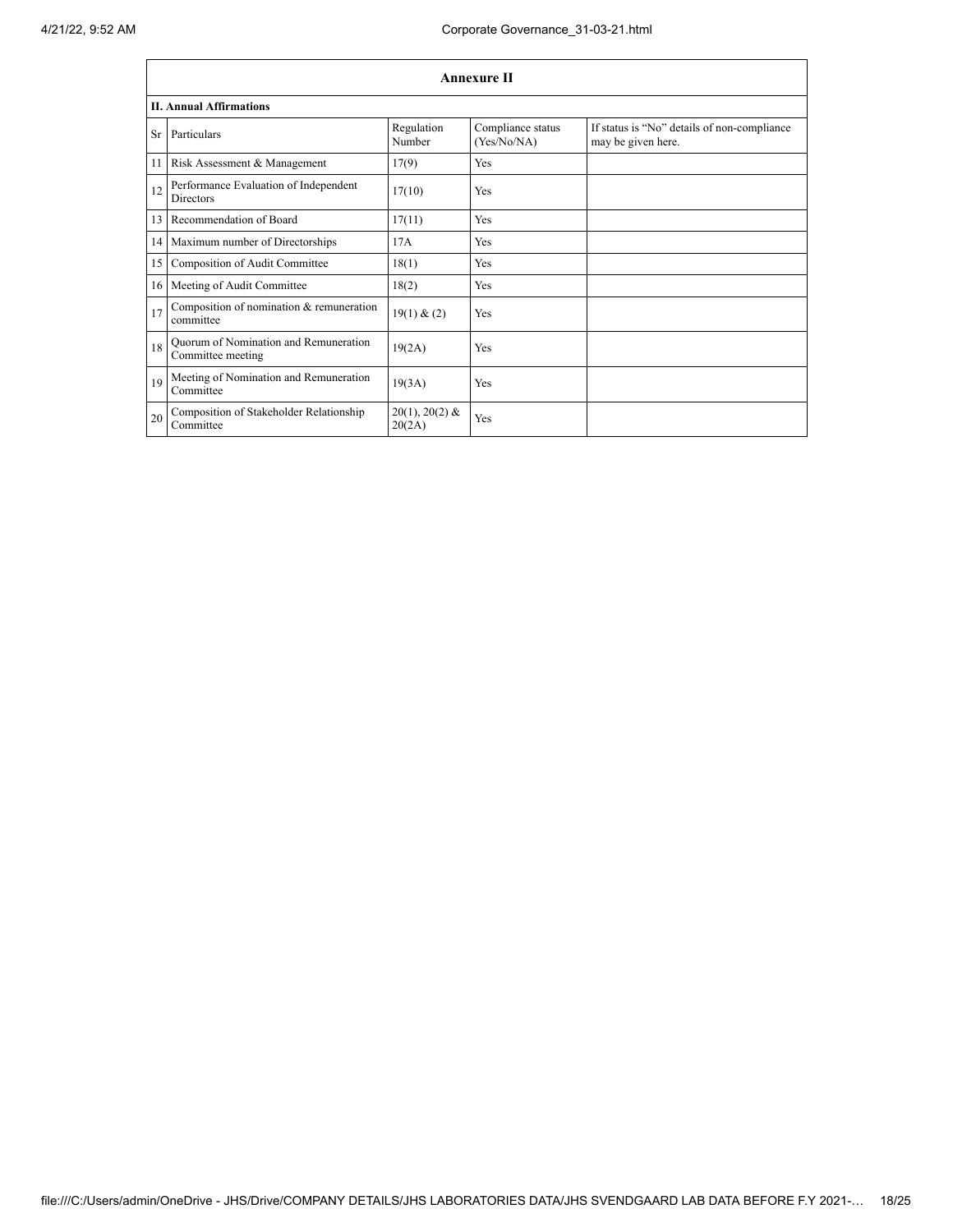|                 | <b>Annexure II</b>                                                                     |                                                 |                                  |                                                                    |
|-----------------|----------------------------------------------------------------------------------------|-------------------------------------------------|----------------------------------|--------------------------------------------------------------------|
|                 | <b>II. Annual Affirmations</b>                                                         |                                                 |                                  |                                                                    |
| Sr <sup>-</sup> | Particulars                                                                            | Regulation<br>Number                            | Compliance status<br>(Yes/No/NA) | If status is "No" details of non-<br>compliance may be given here. |
| 21              | Meeting of Stakeholders Relationship Committee                                         | 20(3A)                                          | Yes                              |                                                                    |
| 22              | Composition and role of risk management<br>committee                                   | 21(1), (2), (3), (4)                            | <b>NA</b>                        |                                                                    |
| 23              | Meeting of Risk Management Committee                                                   | 21(3A)                                          | <b>NA</b>                        |                                                                    |
| 24              | Vigil Mechanism                                                                        | 22                                              | Yes                              |                                                                    |
| 25              | Policy for related party Transaction                                                   | $23(1)$ , $(1A)$ , $(5)$ ,<br>$(6)$ , (7) & (8) | Yes                              |                                                                    |
| 26              | Prior or Omnibus approval of Audit Committee for<br>all related party transactions     | 23(2), (3)                                      | Yes                              |                                                                    |
| 27              | Approval for material related party transactions                                       | 23(4)                                           | Yes                              |                                                                    |
| 28              | Disclosure of related party transactions on<br>consolidated basis                      | 23(9)                                           | Yes                              |                                                                    |
| 29              | Composition of Board of Directors of unlisted<br>material Subsidiary                   | 24(1)                                           | <b>NA</b>                        |                                                                    |
| 30              | Other Corporate Governance requirements with<br>respect to subsidiary of listed entity | 24(2),(3),(4),(5)<br>$\&(6)$                    | Yes                              |                                                                    |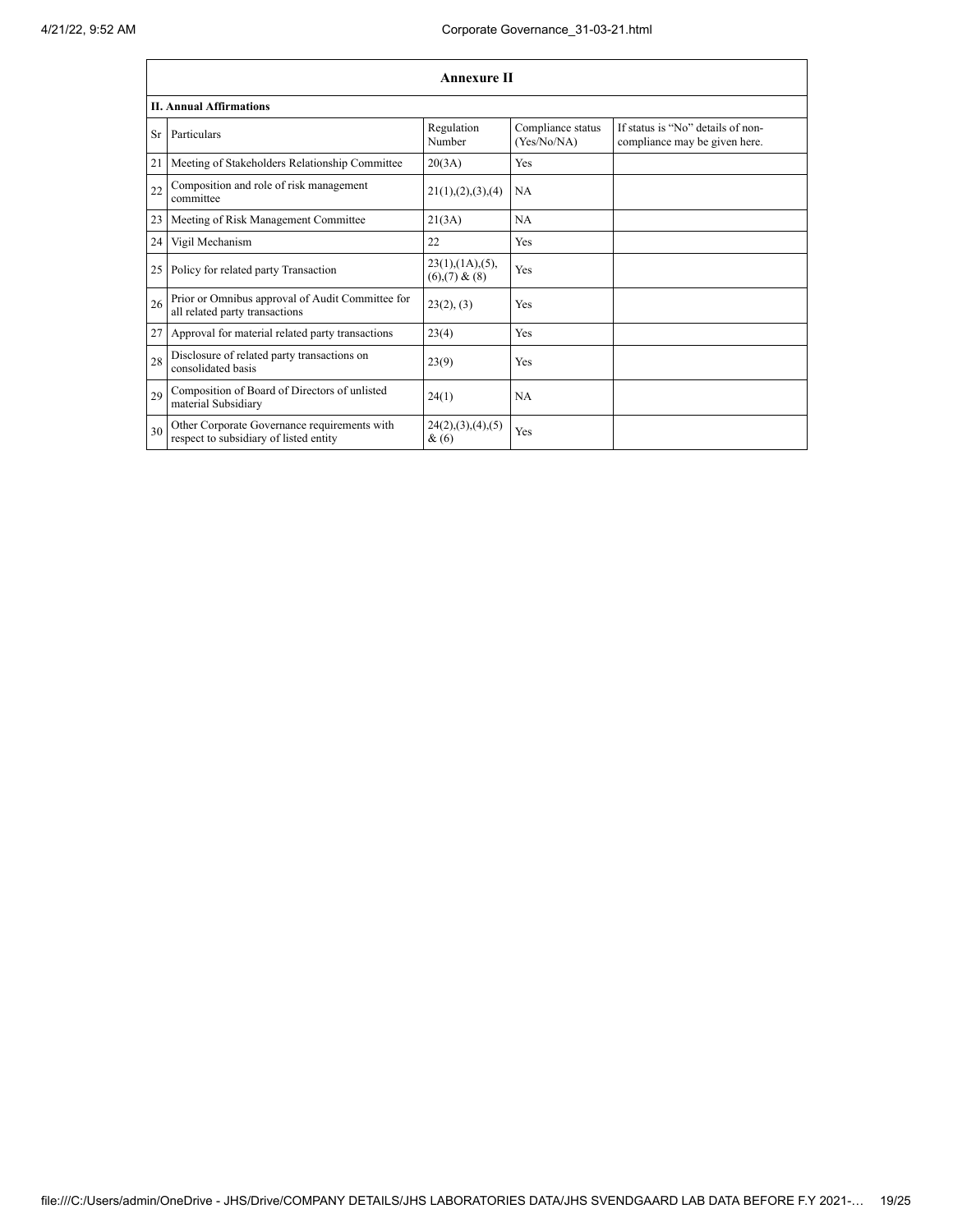|    | <b>Annexure II</b>                                                                                                   |                      |                                     |                                                                    |
|----|----------------------------------------------------------------------------------------------------------------------|----------------------|-------------------------------------|--------------------------------------------------------------------|
|    | <b>II. Annual Affirmations</b>                                                                                       |                      |                                     |                                                                    |
| Sr | Particulars                                                                                                          | Regulation<br>Number | Compliance<br>status<br>(Yes/No/NA) | If status is "No" details of non-<br>compliance may be given here. |
| 31 | Annual Secretarial Compliance Report                                                                                 | 24(A)                | Yes                                 |                                                                    |
| 32 | Alternate Director to Independent Director                                                                           | 25(1)                | <b>NA</b>                           |                                                                    |
| 33 | Maximum Tenure                                                                                                       | 25(2)                | Yes                                 |                                                                    |
| 34 | Meeting of independent directors                                                                                     | $25(3)$ &<br>(4)     | Yes                                 |                                                                    |
| 35 | Familiarization of independent directors                                                                             | 25(7)                | Yes                                 |                                                                    |
| 36 | Declaration from Independent Director                                                                                | $25(8)$ &<br>(9)     | Yes                                 |                                                                    |
| 37 | D & O Insurance for Independent Directors                                                                            | 25(10)               | <b>NA</b>                           |                                                                    |
| 38 | Memberships in Committees                                                                                            | 26(1)                | Yes                                 |                                                                    |
| 39 | Affirmation with compliance to code of conduct from members of<br>Board of Directors and Senior management personnel | 26(3)                | Yes                                 |                                                                    |
| 40 | Disclosure of Shareholding by Non-Executive Directors                                                                | 26(4)                | Yes                                 |                                                                    |
| 41 | Policy with respect to Obligations of directors and senior<br>management                                             | $26(2)$ &<br>26(5)   | Yes                                 |                                                                    |
|    | Any other information to be provided - Add Notes                                                                     |                      |                                     |                                                                    |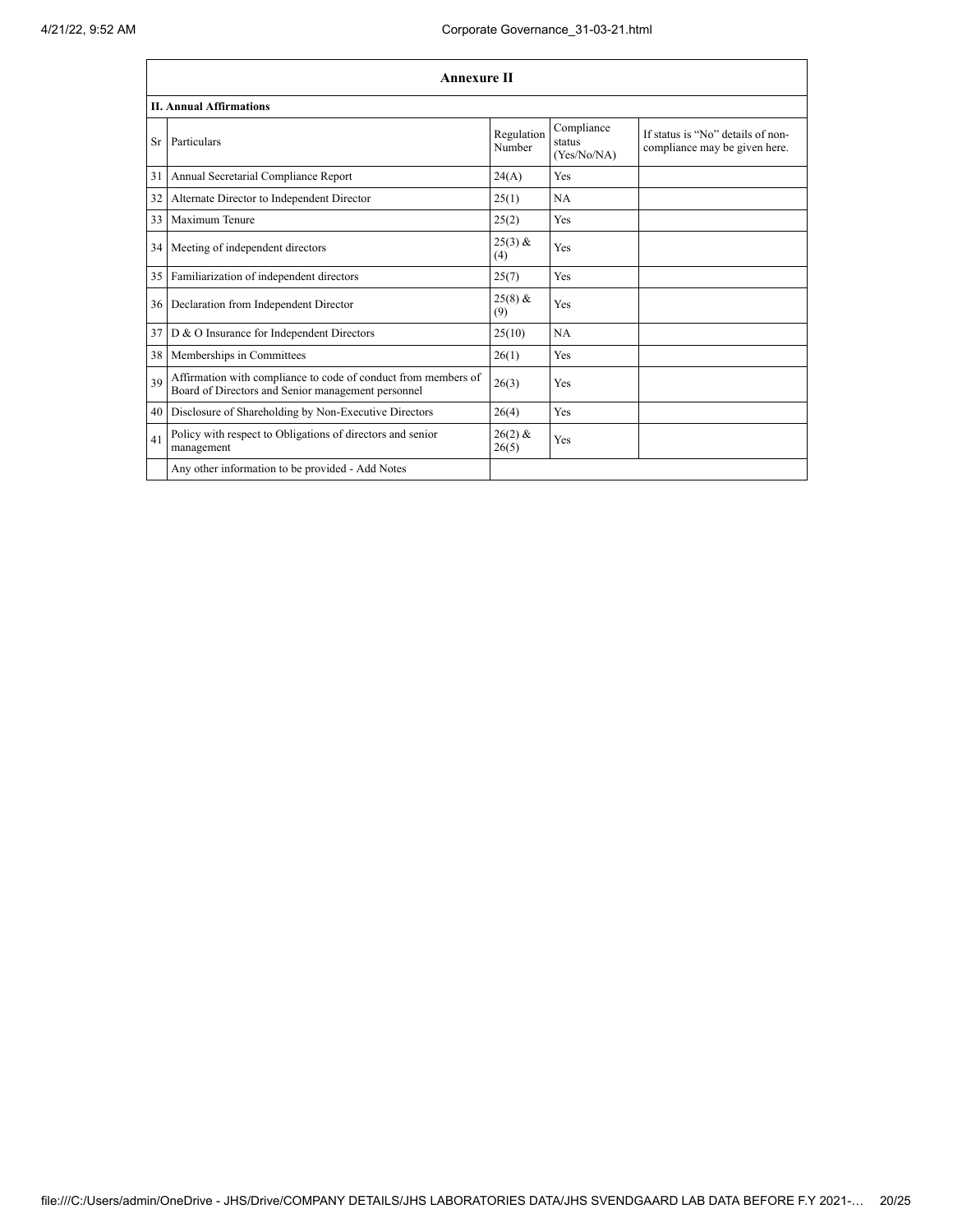|                | Annexure II                                             |                  |  |  |
|----------------|---------------------------------------------------------|------------------|--|--|
|                | Name of signatory                                       | Kirti Maheshwari |  |  |
| $\overline{2}$ | Company Secretary and Compliance Officer<br>Designation |                  |  |  |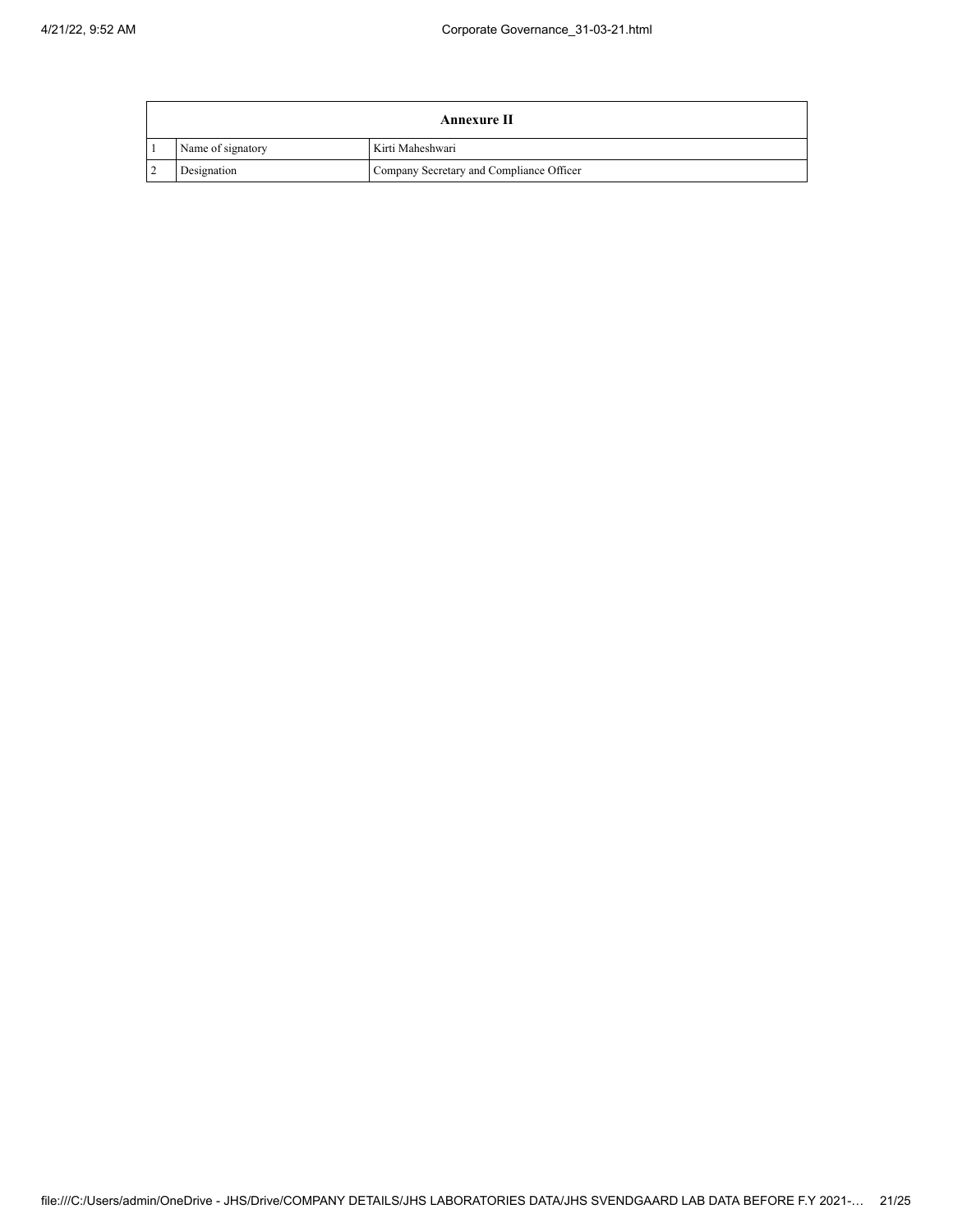| Annexure II                                                                                                                                                                  |                                         |  |  |
|------------------------------------------------------------------------------------------------------------------------------------------------------------------------------|-----------------------------------------|--|--|
| <b>III.</b> Affirmations                                                                                                                                                     |                                         |  |  |
| <b>Sr</b> Particulars                                                                                                                                                        | <b>Compliance status</b><br>(Yes/No/NA) |  |  |
| The Listed Entity has approved Material Subsidiary Policy and the Corporate Governance requirements with<br>Yes<br>respect to subsidiary of Listed Entity have been complied |                                         |  |  |
| Any other information to be provided                                                                                                                                         |                                         |  |  |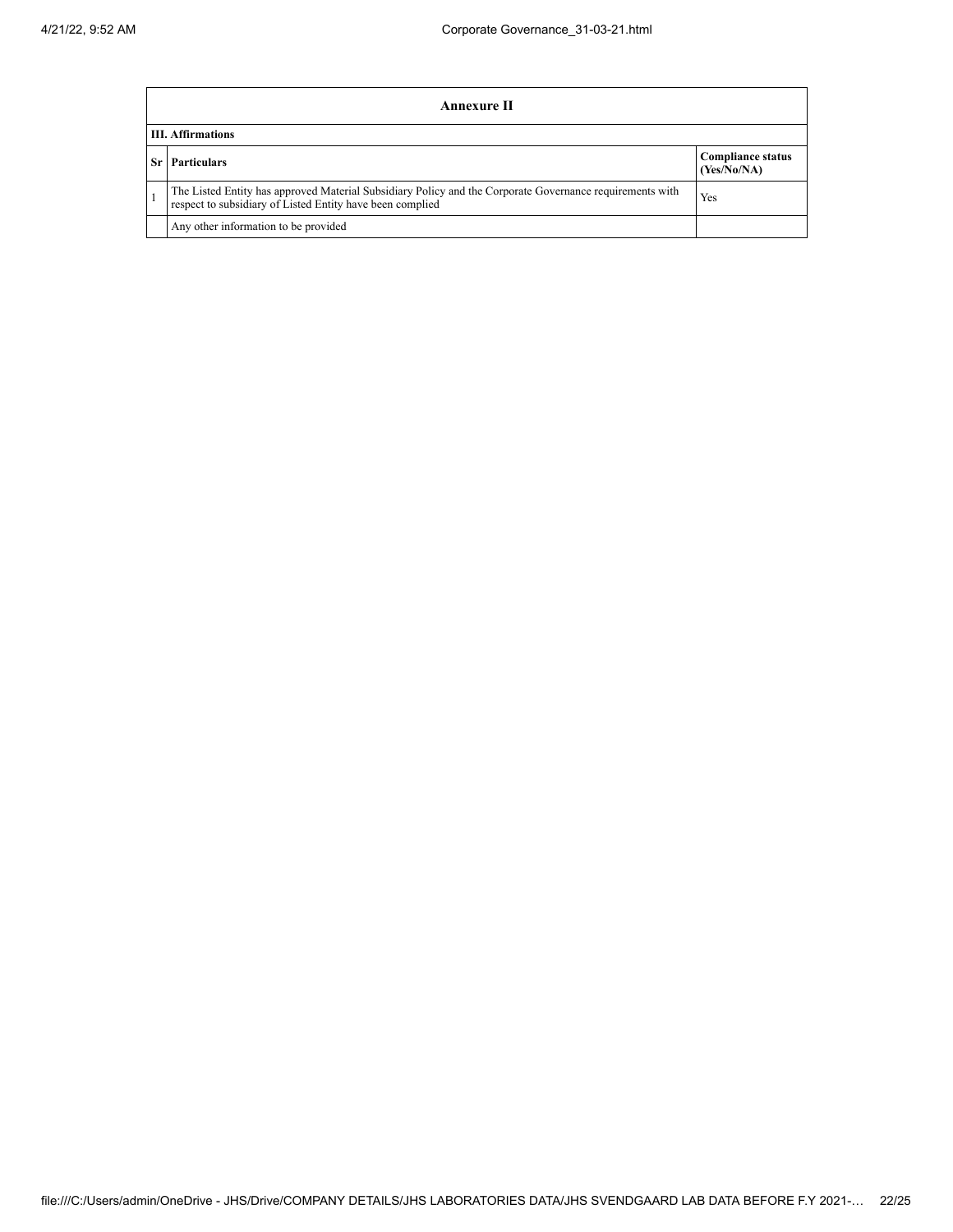|                | Annexure II                                             |                  |  |  |
|----------------|---------------------------------------------------------|------------------|--|--|
|                | Name of signatory                                       | Kirti Maheshwari |  |  |
| $\overline{2}$ | Company Secretary and Compliance Officer<br>Designation |                  |  |  |